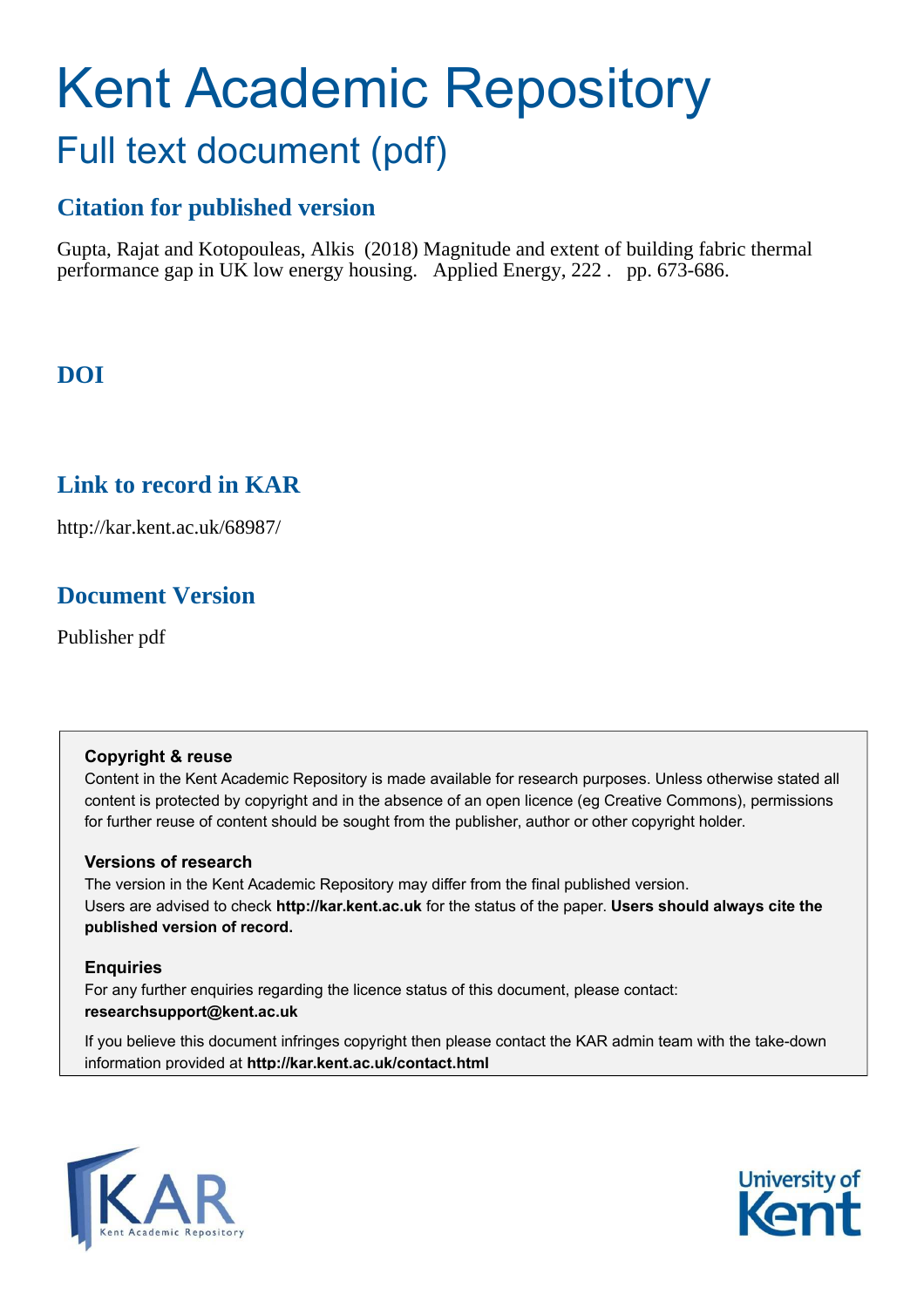Contents lists available at [ScienceDirect](http://www.sciencedirect.com/science/journal/03062619)

### Applied Energy

journal homepage: [www.elsevier.com/locate/apenergy](https://www.elsevier.com/locate/apenergy)

### Magnitude and extent of building fabric thermal performance gap in UK low energy housing



AppliedEnergy

#### Rajat Gupta<sup>\*</sup>, Alkis Kotopouleas

*Low Carbon Building Research Group, Oxford Institute for Sustainable Development, School of Architecture, Oxford Brookes University, Oxford OX3 0BP, United Kingdom*

#### HIGHLIGHTS

- Air-permeability, U-value and whole house heat loss data were statistically tested.
- An-permeabinty, o-value and whole house heat loss data were staustically tested.<br>• Building fabric thermal performance gap was widespread in low energy dwellings.
- Airtightness gap was trivial in Passivhaus but significant in non-Passivhaus units.
- Antignmess gap was trivial in Passivilaus but significant in hon-Passivilaus units.<br>• Gap increased by 0.8 m<sup>3</sup>/h/m<sup>2</sup> for every 1 m<sup>3</sup>/h/m<sup>2</sup> decrease in design air permeability.
- Gap increased by 0.8 m /n/m und every 1 m /n/m decrease in design air permea<br>• Building regulations should require in-situ tests to reduce fabric performance gap.

#### ARTICLE INFO

*Keywords:* Building fabric Low energy dwellings Passivhaus Airtightness Heat loss Thermal transmittance Co-heating test

#### ABSTRACT

This paper presents new evidence from a nationwide cross-project meta-study investigating the *magnitude* and *extent* of the difference between designed and measured thermal performance of the building fabric of 188 low energy dwellings in the UK. The dataset was drawn from the UK Government's national Building Performance Evaluation programme, and comprises 50 Passivhaus (PH) and 138 non-Passivhaus (NPH) dwellings, covering different built forms and construction systems. The difference between designed and measured values of air permeability (AP), external wall/roof thermal transmittance (U-value) and whole house heat loss were statistically analysed, along with a review of thermal imaging data to explain any discrepancies. The results showed that fabric thermal performance gap was widespread especially in terms of AP, although the magnitude of underperformance was much less in PH dwellings. While measured AP had good correlation with measured space heating energy for PH dwellings, there was no relationship between the two for NPH dwellings. The regression analysis indicated that for every  $1 \text{ m}^3/\text{h/m}^2$  reduction in designed air permeability, the gap increased by 0.8 m<sup>3</sup>/h/m<sup>2</sup>@50 Pa. Monte Carlo analysis showed that likelihood of AP gap was 78% in NPH dwellings designed to  $5 \text{ m}^3/\text{h/m}^2$ @50 Pa or lower. The study provides useful evidence for improving the fabric thermal performance of new housing through in-situ testing.

#### 1. Introduction

The domestic sector in the UK accounts for more than a quarter of the national energy use and associated  $CO<sub>2</sub>$  emissions [\[1\]](#page-12-0). Under the scope of UK's legally binding 80% greenhouse gas emissions reduction target to be met by 2050, various policies aimed at encouraging energy efficiency measures in domestic buildings have been put in place in the recent years [\[2\]](#page-12-1). However, there is an increasing concern within

academia, industry and policy-making that in practice, energy efficiency standards are not being achieved [\[3\]](#page-12-2), while a growing body of evidence suggests that domestic and non-domestic buildings often underperform as compared to the design specifications [\[4,5\]](#page-12-3). The so called *energy performance gap* between the design intent and the actual energy use in domestic buildings is the result of multiple factors, including occupant behaviour, building fabric thermal performance and actual systems efficiency. Behaviours, lifestyles and socio-economic aspects of

⁎ Corresponding author.

<https://doi.org/10.1016/j.apenergy.2018.03.096>

Received 27 October 2017; Received in revised form 5 March 2018; Accepted 26 March 2018 Available online 24 April 2018 0306-2619/ © 2018 Elsevier Ltd. All rights reserved.

*Abbreviations and acronyms:* ACH, air change per hour; n50, air tightness @50 Pa; CSH, Code of Sustainable Homes; HLC, heat loss coefficient; ATTMA, Air tightness Testing and Measurement Association; TSL1, Technical Standard L1; SAP, Standard Assessment Procedure; ΔT, temperature difference between the inside and the outside of dwellings; BS EN, British version of European harmonised standard; DomEARM, Energy Assessment and Reporting Methodology for domestic applications; BPE, Building Performance Evaluation; PH, Passivhaus; NPH, Non Passivhaus; SIP, Structural insulated Panel; NV, Natural Ventilation; MEV, Mechanical extract ventilation; MVHR, Mechanical Ventilation with Heat Recovery; AP<sub>m</sub>, Measured Air Permeability;  $AP_{d}$ , Design Air Permeability;  $AP_{mp}$ , difference between measured and design air permeability

*E-mail address:* [rgupta@brookes.ac.uk](mailto:rgupta@brookes.ac.uk) (R. Gupta).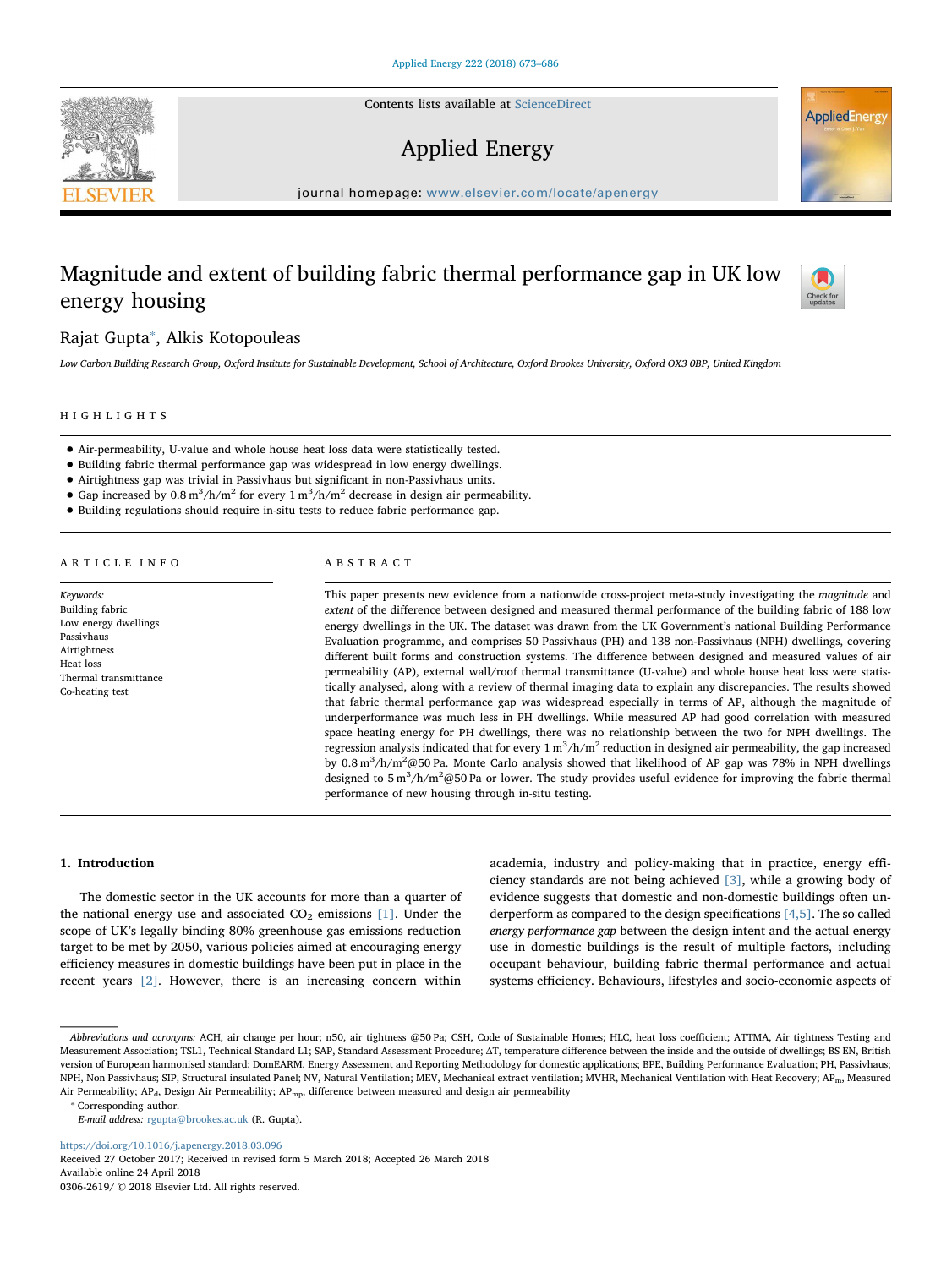<span id="page-2-0"></span>occupants may determine large variations of energy use, since they affect the choice and control of heating and cooling systems [\[6\],](#page-12-4) the use of hot water for baths and showers [\[7,8\]](#page-12-5) and the use of electric appliances [\[9\]](#page-12-6). The extent of the energy performance gap in residential building retrofits in Germany has been found to be as high as 300% in comparison to the expected energy savings [\[10\]](#page-12-7). An analysis on 121 LEED certified buildings has revealed that half of the buildings were performing worse, or much worse, than expectations [\[11\]](#page-12-8). In the UK, building performance evaluation studies carried out in low carbon domestic retrofits revealed that the effective reduction in annual  $CO<sub>2</sub>$ emissions was only 40% after the retrofit, while the estimation was 80% [\[12\]](#page-12-9). Monitoring studies recently carried out on flats and houses built to low energy standards in the UK also confirm higher consumptions compared to energy estimations [\[13\].](#page-12-10)

The gap between modelled and measured energy use of dwellings is the result of multiple causes, spanning poor design and technical specification in the design stage, low quality of management and workmanship in the construction and handover phases, and differences between standard assumptions for energy modelling and actual operation of buildings determined by occupants [\[14\]](#page-12-11). Occupant behaviour is often indicated as one of the main causes of performance gap, and has been widely investigated using three main methodologies: (1) by correlating the actual energy use with the socio-economic characteristics of occupants [\[5,15,16\],](#page-12-12) (2) by carrying out post occupancy evaluation studies [\[17,18\]](#page-12-13) and (3) by simulating the impact of occupant related variable using dynamic energy models [19–[21\]](#page-12-14). The results suggest that income and lifestyle have a higher impact on energy use for space cooling than space heating [\[5,16\]](#page-12-12), while the impact of occupant behaviour on heating energy demand increases in homes designed to high performance standards [\[15,19,22,23\].](#page-12-15) Despite this, most of the variability of actual energy use in dwellings, is explained by building characteristics rather than occupant behaviours: a study on actual consumption of Dutch residential stock [\[15\]](#page-12-15) revealed that building characteristics explain 42% of energy use variability, while occupant behaviour only 4.2%. For this reason, deeper understanding of the reasons for the gap between the design and actual thermal performance of building fabric is necessary to reduce the energy performance gap.

A key factor for the fabric thermal performance gap is the quality of workmanship in construction and commissioning phases, which may significantly reduce the performance of building fabric and systems with respect to the design intent. Furthermore, the widespread use of building energy rating and compliance tools to predict energy use at the design stage, such as the Standard Assessment Procedure (SAP) in the UK, leads to disparity between measured and modelled performance since SAP is reliant on the expertise of the user, quality of data input and appropriateness of the model to the particular context and SAP models are usually not updated with real performance data [\[24\]](#page-13-0). Marshall et al. investigated the impact of inaccurate modelling assumptions and demonstrated that the inclusion of empirical measurements of air permeability and U-value can considerably reduce the energy performance gap [\[25\]](#page-13-1).

Despite the wealth of studies on energy performance gap, much of the work to date has been case-study based. For this reason, findings are largely fragmented and hardly comparable. This study aims at overcoming these limitations, by investigating all aspects of building fabric thermal performance (ventilation heat loss, thermal transmittance and whole house heat loss) through a cross-project meta-study of the primary data on designed and measured thermal performance of the building fabric and its effect on actual space heating energy use of 188 low energy dwellings in the UK. The study covers both houses and flats, and different construction systems, to comparatively evaluate (for the first time) the *magnitude*, *extent* and *reasons* for the fabric thermal performance gap in Passivhaus and Non-Passivhaus dwellings, using statistical tests. Findings from the study have strong implications for improving building energy modelling using empirical data.

#### 2. Building fabric thermal performance: evidence to date

Heat transfer through building fabric occurs via convection, conduction and radiation, with the temperature difference being the driving force in all cases. Quality defects in construction affect building energy performance by increasing heat losses through the building fabric by unintended air leakage, thermal bridging and increased thermal transmittance [\[26\].](#page-13-2) In a new build dwelling, repeating and non-repeating thermal bridging can be responsible for 20–30% of the total heat loss [\[27\]](#page-13-3) while the respective share due to air leakage may be up to 50% [\[28\].](#page-13-4) As a result, underperforming elements of the building fabric can have a significant impact on energy use and particularly on space heating, which is the largest energy end use in UK households, accounting for over 60% of total energy use [\[29\].](#page-13-5) An extensive house building process review of 200 plots across 21 sites undertaken by Zero Carbon Hub in the UK, revealed widespread shortfalls in the *as-built* performance of the stock, as well as a range of issues likely to have a significant impact on the performance gap, such as lack of integrated design between fabric and services, calculation assumptions for both fabric heat loss and thermal bridging unrepresentative of the reality of site construction and poor installation of fabric [\[30\]](#page-13-6). In another study, based on data from 39 eco-refurbished and eco-new builds dwellings in UK, the range of the 'fabric-only' heat loss performance gap was found to be between  $-9%$  and  $+58%$  [\[31\]](#page-13-7); the average performance gap of building fabric was found to be 26%, which means about  $0.06$  MtCO<sub>2</sub>eq more than necessary every year, only due to quality defects in new dwellings.

Several international studies have also empirically assessed the actual building fabric performance using airtightness and infiltration measurements. However in most cases, the empirical results were not compared to the designed values to reveal the extent of the 'performance gap'. A study of 20 single-family houses in Greece undertook airtightness and infiltration measurements, and found the average number of air changes per hour (ACH) varied from 0.6 ACH to 7 ACH (at a 50 Pa pressure) when the tracer gas or the Blower Door test methods were used; the results also identified linear relationships between total window frame length and airtightness [\[32\]](#page-13-8). An empirical study in 23 spaces of housing, office and school buildings in Portugal investigated the contributions of windows and roller-shutters to rooms permeability and found out that on average, windows contribute by15% and roller-shutters by 44% to the room permeability of typical heavy construction buildings of Southern Europe context [\[33\].](#page-13-9) Another Portuguese study carried our air permeability tests in five flats of a single building. Although the properties had the same size, components and construction characteristics, the results revealed wide variations in airtightness attributed to the quality of installation work [\[34\]](#page-13-10). Similar results were also found for nine semi-detached social housing dwellings in Ireland, where the measured and modelled airtightness result differed by up to 89% [\[35\]](#page-13-11).

Field measurements using the standardized Blower Door pressurisation technique were also undertaken in 32 detached houses in Estonia. The study found a mean air leakage rate of  $4.2 \text{ m}^3/\text{h/m}^2$ @ 50 Pa and highlighted the number of storeys and quality of workmanship as significant determinants of airtightness [\[36\].](#page-13-12) The importance of workmanship was stressed in a study in Finland where 170 single-family detached houses and 56 apartments were tested for airtightness [\[37\]](#page-13-13), as well as in a Dutch study where a number of air leakage paths including junctions and joints, openings, service penetrations and fittings were identified in the dwellings under investigation [\[38\].](#page-13-14) In terms of the impact of airtightness on space heating energy use, an evaluation of a typical modern detached house in Finland yielded an almost linear relationship between the average infiltration rate and heating energy use with the building leakage rate, associating 15–30% of the space heating energy to infiltration [\[39\]](#page-13-15).

In the UK for new build dwellings, fabric thermal performance has been empirically measured through a range of studies using air-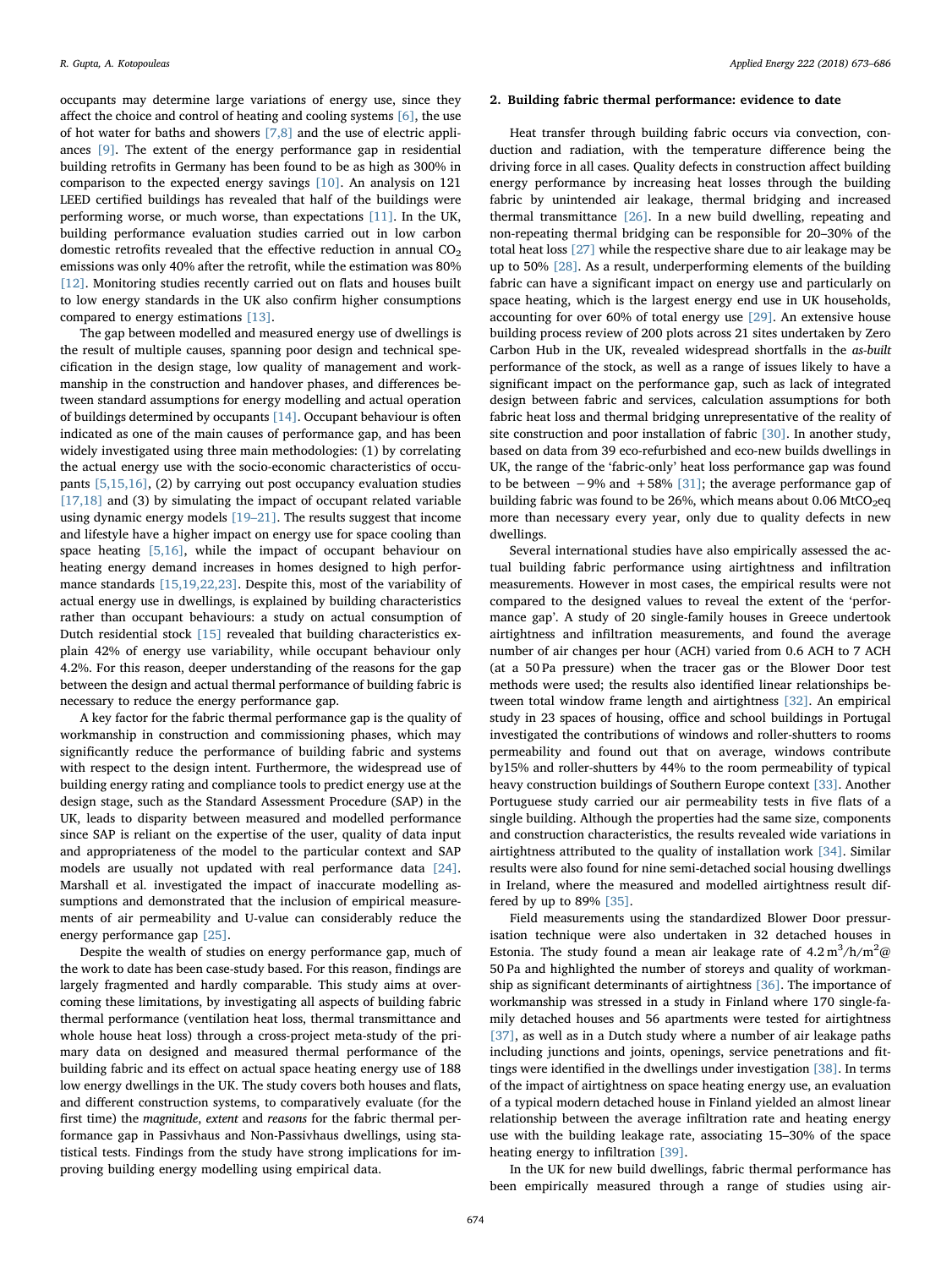Details of studies in the UK measuring fabric thermal performance of new dwellings.

| Study                                 | No. of dwellings | Study elements   |                        |                       |  |  |  |
|---------------------------------------|------------------|------------------|------------------------|-----------------------|--|--|--|
|                                       |                  | Air permeability | Ext. wall/roof U-value | Whole house heat loss |  |  |  |
| Good Homes Alliance 2014 [45]         |                  |                  |                        |                       |  |  |  |
| Farmer et al. 2014 [49]               |                  |                  |                        |                       |  |  |  |
| Johnston et al. 2016 [46]             |                  |                  |                        |                       |  |  |  |
| Littlewood JR, Smallwood I. 2015 [42] |                  |                  |                        |                       |  |  |  |
| Gupta et al. 2013 [43]                |                  |                  |                        |                       |  |  |  |
| Bell et al. 2010 [44]                 |                  |                  | $\times$               |                       |  |  |  |
| Gupta R, Kapsali M. 2015 [61]         |                  |                  |                        |                       |  |  |  |
| Johnston D, Siddall M. 2016 [51]      |                  |                  | $\times$               |                       |  |  |  |
| AIMC4 2014 [41]                       |                  |                  |                        |                       |  |  |  |
| Johnston et al. 2015 [48]             | 25               |                  |                        |                       |  |  |  |
| Wingfield et al. $2008$ $[40]$        | 44               |                  |                        |                       |  |  |  |

permeability (AP) tests (blower door), whole house heat loss tests (coheating) and thermal transmittance (U-value) measurements, as shown in [Table 1,](#page-2-0) although most of the studies use AP tests to measure airtightness levels of dwellings. A detailed evaluation of the AP of 44 cavity masonry dwellings found that a third of the properties underperformed, wherein the simpler two-storey dwelling type demonstrated the best results, whereas the more complex 2-½ storey room-in-roof designs presented an airtightness performance gap due to issues relating to continuity of the air barrier around the junction between the wall and sloping section of ceiling [\[40\].](#page-13-16) Another study of 17 dwellings with varying construction systems designed to Code of Sustainable Homes (CSH) 4 yielded deviations of up to 2.4  $\mathrm{m}^3/\mathrm{h}/\mathrm{m}^2$ @50 Pa for over half the dwellings [\[41\].](#page-13-17) Similar results were found for four dwellings CSH 3&4, where deviations up to  $3.8 \,\mathrm{m^3/h/m^2}$ @50 Pa on air tightness values were observed [\[42\].](#page-13-18) Discrepancies in the range of 0.8–4.7  $\text{m}^3/\text{h}$ / m $^2$ @50 Pa were also identified in five dwellings built to EcoHomes Excellent and CSH 5&6 standards [\[43\],](#page-13-19) while discrepancies of 6.2–8.6 m<sup>3</sup>/h/m<sup>2</sup>@50 Pa were observed in six timber-framed dwellings built to CSH 4, resulting in 50% higher heat loss [\[44\].](#page-13-20) Such discrepancies are prevalent in Passivhaus dwellings, although the gap is considerably smaller up to 0.7  $\text{m}^3/\text{h}/\text{m}^2$ @50 Pa [\[45,46\]](#page-13-21) between design target and actual measurement. Pan analysed data from 287 post-2006 new build dwellings in UK to understand the influencing factors for airtightness and found that critical factors include management context, build method, dwelling type as well as their interactions. A twoway interaction between dwelling type and build method was highlighted, suggesting that the influence of these two factors on measured air permeability is not synchronous but interactive. The analysis reported also that the dwellings built with precast concrete panels have significantly higher airtightness levels than timber-framed dwellings, whilst dwellings in masonry and reinforced concrete frame were found to be the worst [\[47\]](#page-13-22).

Co-heating tests are currently the only established method of determining the thermal performance of a whole building envelope; the test is performed by heating the inside of an unoccupied dwelling to an artificially elevated internal temperature (25 °C in the UK) over a specific period of time to calculate the heat loss coefficient (HLC) for the dwelling. However the extent of publicly-available data on whole house heat loss results is not extensive. Nevertheless, the number of dwelling undergoing such tests is increasing, which reflects the recognised need to investigate post-construction performance. An investigation on 3 dwellings built to CSH 6 and EcoHomes Excellent highlighted deviations from the SAP calculations in the range of 3–23% [\[43\]](#page-13-19), while a study on 25 dwellings built to Part L1A 2006 or better yielded to HLC values up to 1.5 times higher than predicted, denoting an average gap of 50% [\[48\].](#page-13-23) A wide range of discrepancies has been reported between measured and expected HLC of some CSH 4 dwellings; 12–15% in two detached dwellings [\[49\]](#page-13-24), 54% across 6 timber-framed homes [\[44\]](#page-13-20) and up to 131–189% across 7 dwellings of different construction types [\[41\]](#page-13-17).

The performance evaluation of two detached timber houses revealed deviations of 8% and 21% in spite of both dwellings having achieved exceptional airtightness levels, beyond the design expectations [\[50\]](#page-13-25). Another study of 7 timber dwellings reported deviations in the range of 6–21% in 6 of the cases [\[51\]](#page-13-26); similarly, the fabric performance gap of 3 timber and masonry was found to vary from 6 to 18% [\[46\]](#page-13-27). Higher HLC values than calculated have been identified also in Passivhaus constructions, although the gap is generally of a lower magnitude.

Further evidence of the building fabric performance gap is provided by in-situ measurements of thermal transmittance (U-value). The largescale study at Stamford Brook is a representative example in which the effective U-value of external walls of retrofitted dwellings was found to be twice the designed values, and those of floors and ceilings nearly three times [\[40\].](#page-13-16) Another study of 25 dwellings of different type and construction found that the measured whole building U-value was over 1.6 times higher than prediction [\[48\]](#page-13-23). Deviations from the design targets have been seen in Passivhaus dwellings as well, however, similarly to the air permeability and whole house heat loss, the thermal transmittance gap appears to be much lower and often negligible; in-situ measurements of external walls and roofs have revealed discrepancies in the range of 0.01–0.06 W/m<sup>2</sup> K and 0.05–0.06 W/m<sup>2</sup> K respectively [\[45,46,50\].](#page-13-21) Despite the wealth of studies on measuring the thermal performance of building fabric of dwellings, these are largely case-study based and not comparable. The present study seeks to adopt a statistical approach to undertake cross-project analysis of fabric thermal performance data for a large number of new-build dwellings in the UK, so as to predict the likely occurrence of this gap across the population.

#### 3. Methods and data

The study uses *as designed* and *as built* fabric thermal performance dataset gathered through 53 building performance evaluation (BPE) studies of new build low energy dwellings in the UK. The studies were part of a national £8 million 'BPE programme' (2010–2014) funded by UK Government (Innovate UK) [\[52\],](#page-13-28) and were carried out in 44 developments located in Wales, Northern Ireland, Scotland and predominantly England. The size of developments ranged from a single dwelling up to over 787 dwellings. The portfolio of domestic buildings can be considered to be exemplary compared with industry averages.

<span id="page-3-1"></span><span id="page-3-0"></span>The thermal performance of building fabric analysed in this study are the results of a range of diagnostic field tests carried out during the BPE programme, including *air permeability* test, *thermal transmittance* (U-value) measurements, *whole house heat loss* measurements (coheating test) and *infra-red thermography*. Air permeability is a measure of the air tightness of the building associated with the uncontrolled infiltration or loss of air through cracks and gaps in the building fabric. It is defined as air leakage rate per hour per square metre of envelope area at a test reference pressure differential across the building envelope of 50 Pa. Accordingly, it is an inherent influencer of heating and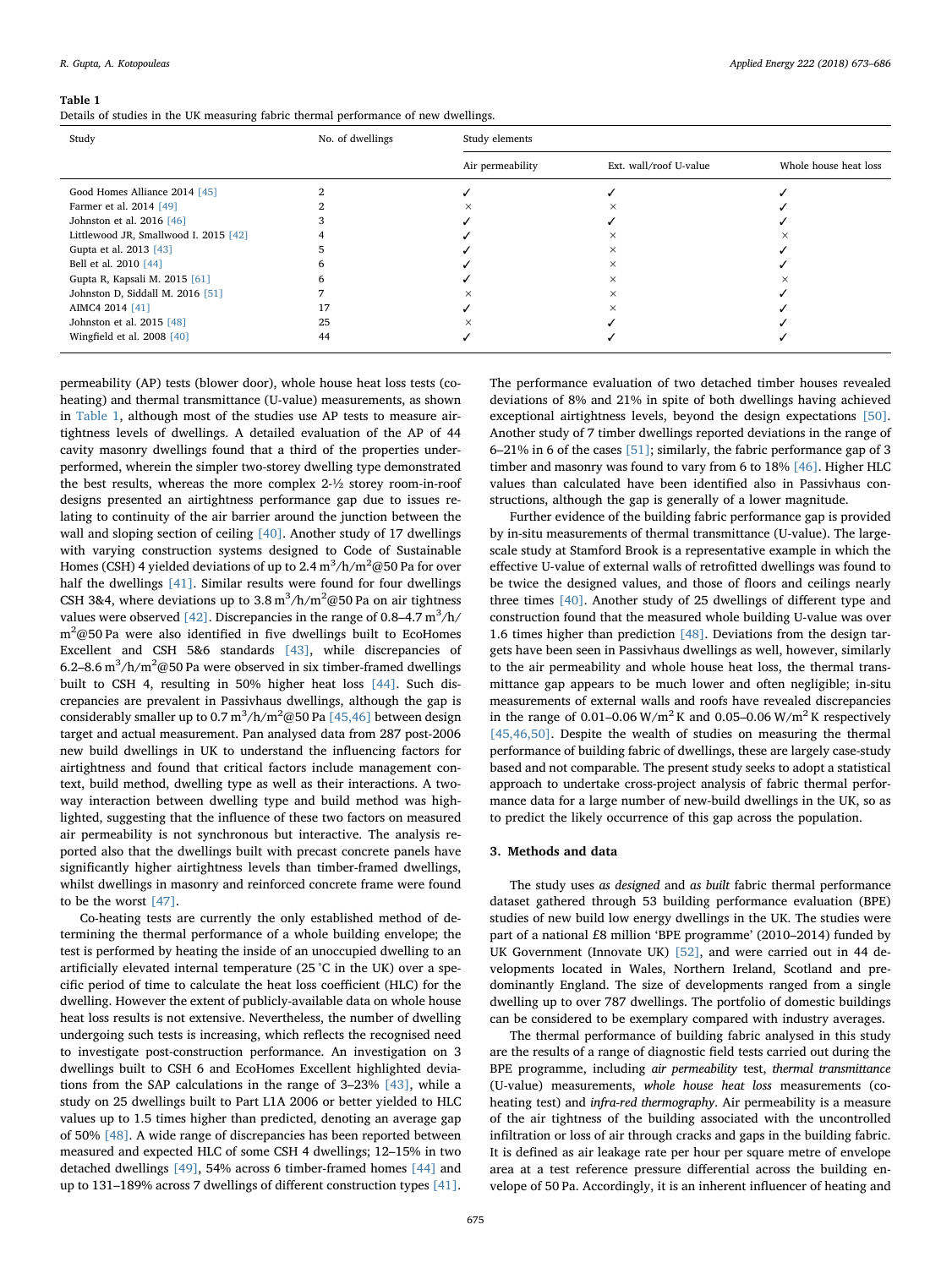<span id="page-4-0"></span>cooling energy, and therefore a critical factor to grasp in the design and construction of low energy dwellings. An air permeability test, sometimes referred to as 'air leakage' or 'air pressure testing', is a recognised method of measuring the extent to which air is lost through leaks in the building fabric. The test, is detailed in ATTMA TSL1 [\[53\]](#page-13-30) for dwellings. It involves the pressurisation (or depressurisation) of the building by means of variable speed fan(s) installed to a suitable external opening while the remaining openings are closed and vents are shut or sealed. The resulting difference between the external and internal pressure is used to calculate the permeability of the building envelope. Beyond the basic method, the test can be extended to include both pressurisation and depressurisation (in this case the final result is the average of the two values) and smoke test for the identification of air leakage pathways. In England, Wales and Northern Ireland the pressurisation testing of dwellings is a standard requirement of the Building Regulations since 2006 which currently set airtightness limit of  $10 \text{ m}^3/\text{h/m}^2$ @50 Pa, while in 2010 became mandatory also in Scotland.

Thermal transmittance measurements  $(W/m<sup>2</sup>K)$  assess the effectiveness of specific elements of the building fabric as insulators. In-situ measurements are carried out with heat flux sensors that provide a direct measure of the heat flux from a surface through a construction element. The method, detailed in ISO 9869 [\[54\]](#page-13-31), can be used to determine the U-value of individual construction materials or the U-value of building elements comprising several layers. Its value lies in providing data that enables investigative examination of a range of heat loss mechanisms and can be particularly useful if undertaken in conjunction with whole house heat loss measurement.

<span id="page-4-1"></span>Heat loss in a dwelling is a combination of conduction, convection and radiation through the dwelling fabric (fabric loss) and via air leakage (background ventilation loss). The whole house heat loss test, also called as co-heating test, is a method of measuring heat loss through building fabric and background ventilation of an unoccupied dwelling. The method was developed by Leeds Beckett University [\[55\]](#page-13-32) and involves heating a dwelling electrically with electric resistance point heaters so as to maintain a constant internal temperature (typically 25 °C) over a specific period of time, typically 1–3 weeks. By measuring the amount of electrical energy required to maintain the internal temperature for each day, the daily heat input (in Watts) to the dwelling can be determined. The heat loss coefficient for the dwelling can then be calculated by plotting the daily heat input against the daily difference in temperature between the inside and outside of the dwelling (ΔT). The resulting slope of the plot gives the Heat Loss Coefficient (HLC – in W/K) of the whole dwelling. In most cases, a correction needs to be applied to account for any solar energy gain during the test. In order to obtain a sufficient ΔT (generally 10 °C or more), the test should be carried out in the winter months and during the post-construction stage.

Whilst the fabric tests detailed above, provide performance measurements, they do not necessarily offer insight into where the performance is being compromised. For this reason, thermal imaging or infrared thermographic surveys have been conducted in the BPE studies. These were carried out internally and externally to the dwellings, using a handheld thermal camera which depicts the intensity of infrared radiation emitted by the surfaces and therefore the heat differential of objects in the view based on the materials emission values. The technique, detailed in BS EN 13,187 [\[56\],](#page-13-33) is often used as a diagnostic tool to identify anomalies in construction which may be the result of gaps in insulation layers, different insulation characteristics, air movement within the structure, or more usually a combination of all three. It is therefore particularly effective in combination with other techniques, for example during an AP test, by directing the use of smoke test to specific areas of the building, focusing attention on construction details that may be performing poorly, ensuring that U-value measurements are conducted at locations that adequately represent the area to which they relate. The ideal conditions for thermography include an indooroutdoor temperature difference of at least 10 °C, no precipitation and

wind speed of no more than 5 m/s for external surveys.

#### *3.1. Dataset and analysis approach*

The database for the meta-study was built using a range of outputs from the BPE programme such as the final report, the  $SAP<sup>1</sup>$  $SAP<sup>1</sup>$  $SAP<sup>1</sup>$  and the DomEARM<sup>[2](#page-3-1)</sup> spreadsheets of each study within the programme. SAP, the Standard Assessment Procedure, is the methodology used by the UK Government to assess and compare the energy and environmental performance of dwellings [\[57\]](#page-13-34). DomEARM is the energy assessment and reporting methodology for domestic applications developed by Ove Arup and Partners Ltd in collaboration with Oxford Brookes University [\[58\]](#page-13-35). The study database comprises fabric performance data of 188 dwellings on air permeability, whole house heat loss, external wall and roof U-values, thermal imaging and contextual data such as floor area, build form, construction system and ventilation strategy.

The gathered data were subjected to quality checks to ensure high fidelity of the developed database which comprised 138 non-Passivhaus (NPH) and 50 Passivhaus (PH) dwellings, including 94 houses, 89 flats and 5 bungalows with floor areas from  $37 \text{ m}^2$  to  $346 \text{ m}^2$ , designed to diverse standards from Passivhaus and Fabric First approach to Code of Sustainable Homes (CSH 2–6) and Building Regulations. [Fig. 1](#page-4-0) summarises the percentage distribution of the physical characteristics for the PH and NPH dwellings. The type of construction ranged from structural insulated panels (SIPs), concrete and steel to traditional masonry (73 out of 188, 39%) and timber frames (80 out of 188, 43%) which represent typical construction systems in the UK. In terms of ventilation strategy, natural ventilation (NV) and mechanical extract ventilation (MEV) were adopted in 10% and 5% of the dwellings respectively, whereas the overwhelming majority (85%) used Mechanical Ventilation with Heat Recovery (MVHR) due to the high thermal standards adopted. The most common tenure type across the dwellings was social housing (133 out of 188; i.e. 71%).

The meta-study adopted a statistical approach to assess the difference between as design and as build air permeability, thermal transmittance and whole house heat loss of dwellings from comparable BPE studies (that followed a consistent approach to data collection), thus allowing for conclusions to be applicable to the wider new build population. The quantitative performance data at the dwelling level were analysed by means of the Statistical Package for Social Sciences (SPSS), while the more qualitative thermal imaging data were analysed at the development level. Due to data availability, the respective sample sizes varied between 188 dwellings for air permeability, a subset of 62 dwellings for thermal transmittance and a subset of 29 dwellings for heat loss ([Table 2\)](#page-4-1). Each dwelling is represented by a unique ID (e.g. D1, D2, D3, etc.) that is consistent throughout the paper.

Descriptive statistics were analysed for each sample of data, which included the average, minimum and maximum values of the 'performance gap' in terms of air permeability, external wall U-values, roof Uvalues and whole house heat loss for Passivhaus and non Passivhaus dwellings. The analysis of standard deviation was used to identify the

<sup>&</sup>lt;sup>1</sup> Standard Assessment Procedure (SAP) is the methodology used by the Government to assess and compare the energy and environmental performance of dwellings. Its purpose is to provide accurate and reliable assessments of dwelling energy performances that are needed to underpin energy and environmental policy initiatives. SAP works by assessing how much energy a dwelling will consume, when delivering a defined level of comfort and service provision. The assessment is based on standardised assumptions for occupancy and behaviour. This enables a like-for-like comparison of dwelling performance.

<sup>2</sup> DomEARM is the energy assessment and reporting methodology for domestic applications developed by Ove Arup and Partners Ltd in collaboration with Oxford Brookes Institute for Sustainable Development. The methodology has been developed to be applied to both existing and newly constructed dwellings and includes 3 levels of assessments. Level 1 is essentially a way of rating an occupied dwelling based on metered data and compared against appropriate benchmarks. Level 2 provides better resolution of the assessment accommodating the type of heating and hot water systems and the inclusion of renewable energy sources. Level 3 allows a breakdown to be made of the energy into end use – the fixed systems and appliances that are commonly used in dwellings.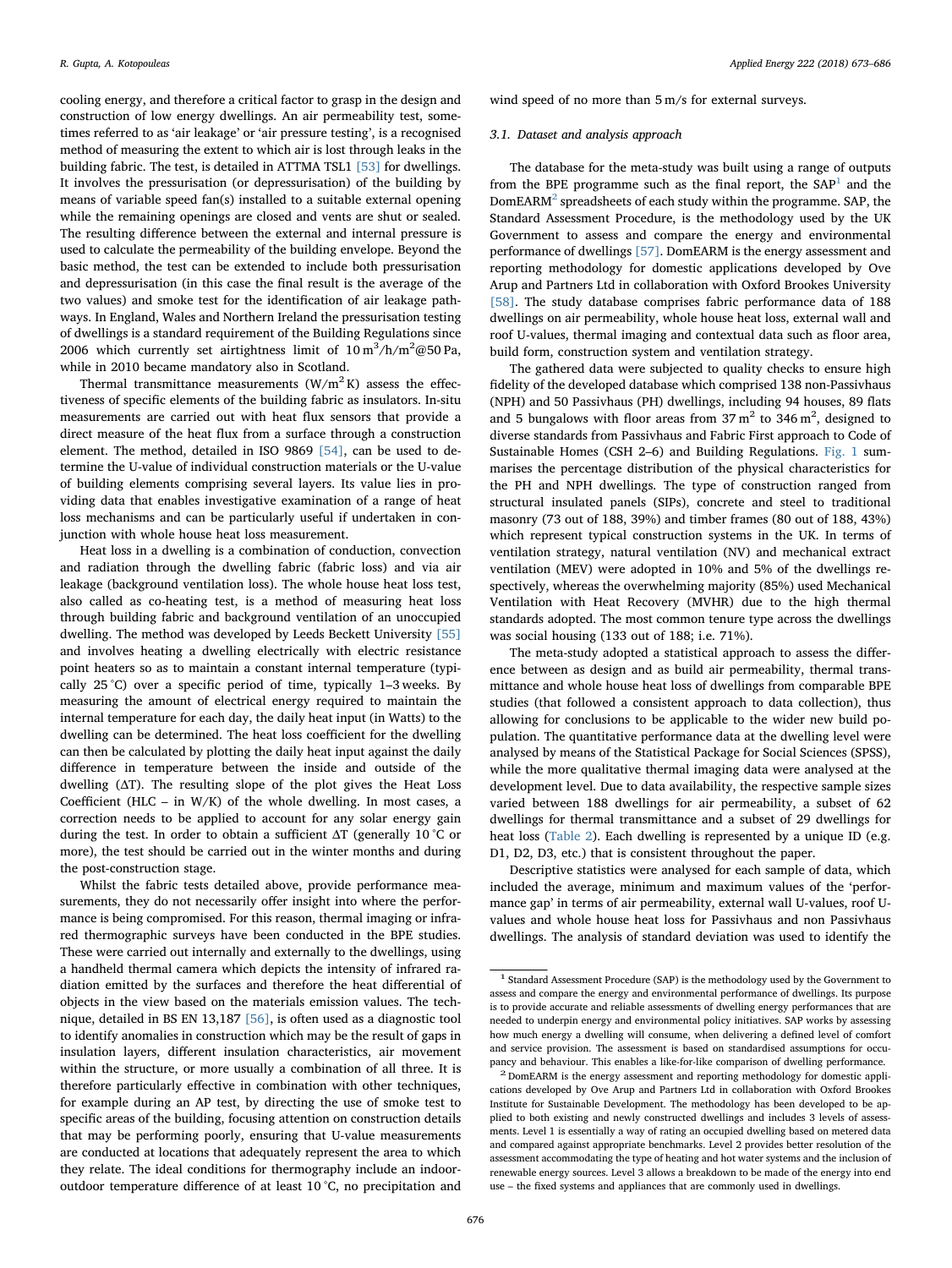<span id="page-5-0"></span>

Fig. 1. Build form, tenure type, construction system and ventilation strategy for the 50 Passivhaus (PH) and 138 non-Passivhaus (NPH) dwellings in the study database.

| Table 2 |  |  |
|---------|--|--|
|         |  |  |

Sample size of building performance data analysed.

|                                       | Air permeability (N. of | External wall U-value (N. of | Roof U-value (N. of | Whole house heat loss (N. of | Thermal imaging (N. of |
|---------------------------------------|-------------------------|------------------------------|---------------------|------------------------------|------------------------|
|                                       | dwellings)              | dwellings)                   | dwellings)          | dwellings)                   | developments)          |
| Passivhaus<br>Non-Passivhaus<br>Total | 50<br>138<br>188        | 14<br>48<br>62               | 15<br>20            | 23<br>29                     | 10<br>34<br>44         |

extent of the gap. Regression analyses were applied to investigate correlations between building fabric characteristics and performance gap, so as to identify the cases in which the gap is more likely to occur. Finally, probability analyses such as the 'probability density function' and the 'Monte Carlo simulation' were applied to predict the likelihood of performance gap occurrence in new build housing in the UK, based on the sample analysed.

#### <span id="page-5-1"></span>4. Results

#### *4.1. Designed and measured air permeability*

Designed and measured air permeability data were reviewed for 188 dwellings in 43 developments. The data were derived from air permeability tests conducted to the ATTMA standard [\[53\]](#page-13-30), though the test had been extended to include both pressurisation and depressurisation with the final air permeability result represented by the average of the two. The average measured air permeability over the 188 dwellings (3.8  $\mathrm{m}^3/\,$  $h/m^2$ @50 Pa) was marginally lower than the respective design value  $(4.0 \text{ m}^3/\text{h/m}^2 \textcircled{e} 50 \text{ Pa})$ , however the median values of design and measured air permeability were  $3.0 \,\mathrm{m}^3/\mathrm{h}/\mathrm{m}^2$ @50 Pa and  $4.0 \,\mathrm{m}^3/\mathrm{h}/$  $\text{m}^2$ @50 Pa respectively denoting a performance gap. Surprisingly there was a weak correlation between designed and measured air permeability for PH ( $R = 0.35$ ), and NPH ( $R = 0.24$ ) dwellings ([Fig. 2](#page-5-0)a), which is why a large number of dwellings (96 out of 188; 51%) failed to meet the designed air permeability levels [\(Fig. 3\)](#page-5-1).

The designed air permeability was in the range of  $0.4-0.6 \text{ m}^3/\text{h}$ m $^2$ @50 Pa for PH, while for NPH it ranged from 1.5 m $^3$ /h/m $^2$ @50 Pa in a one-off dwelling to  $10 \text{ m}^3/\text{h/m}^2$ @50 Pa which is the minimum requirement set in Part L of the Building Regulations. The results from the air permeability tests indicated that over half the PH dwellings (29 out of the 50; i.e. 58%) did not meet the design target, presenting on average  $0.5 \,\mathrm{m}^3/\mathrm{h}/\mathrm{m}^2$ @50 Pa higher air permeability ([Table 3](#page-6-0)). The respective fraction of NPH dwellings was slightly lower (67 out of 138;

i.e. 49%), however the average gap was substantially higher at  $1.9 \text{ m}^3$ /  $h/m^2 \omega$  = 0.50 Pa [\(Table 3](#page-6-0)). The maximum deviation from the design target was further representative of the extent of the airtightness performance gap; the widest gap was  $1.3 \text{ m}^3/\text{h/m}^2$ @50 Pa among PH dwellings, and considerably higher at  $6.3 \text{ m}^3/\text{h/m}^2$ @50 Pa among NPH dwellings.

Further scrutiny of the AP data revealed a strong tendency of NPH envelopes designed to  $5 \frac{\text{m}^3}{\text{h}} / \frac{\text{m}^2}{\text{Q}} 50 \text{ Pa}$  or better to demonstrate an air permeability gap. The regression model depicted in [Fig. 2](#page-5-0)b (significant at  $p < 0.05$ ) shows that the lower the designed air permeability, the higher was the difference with the measured air permeability, indicating the importance of workmanship in achieving high levels of airtightness. The regression model indicated that for every  $1 \text{ m}^3/\text{h/m}^2$ @50 Pa decrease in design air permeability, the gap between actual and intended AP increased by  $0.8 \text{ m}^3/\text{h/m}^2 \textcircled{e}50 \text{ Pa}$ , with the cutoff point being at  $5 \text{ m}^3/\text{h/m}^2$ @50P.

The analysis of AP data by construction systems for NPH dwellings revealed that concrete and timber-framed constructions performed better than designed, while masonry dwellings underperformed by an average of  $1.3 \text{ m}^3/\text{h/m}^2$ @50 Pa demonstrating the need for greater attention to detail ([Fig. 4](#page-6-1)). Interestingly the results for PH dwellings showed minimal deviations from the design target for both masonry and timber constructions, indicating that the quality of detailing and workmanship is more important than the type of construction.

As shown in [Fig. 5,](#page-6-2) when airtightness was analysed by ventilation strategies (centralised MVHR, MEV and NV), the small sample size of dwellings with MEV and NV was seen to perform better than designed. Although dwellings with MVHR systems had considerably lower designed and measured air permeability, by  $0.3 \text{ m}^3/\text{h/m}^2$ @50 Pa and  $1.8 \text{ m}^3/\text{h/m}^2$ @50 Pa with respect to MEV and NV dwellings respectively, majority of NPH dwellings with MVHR (88 out of the 109, i.e. 81%) had measured AP higher (worse) than  $3.0 \text{ m}^3/\text{h/m}^2$ @50P when evidence suggests that the energy required to run the MVHR systems is likely to be greater than the energy saved, resulting in increased energy use overall [\[59\].](#page-13-36)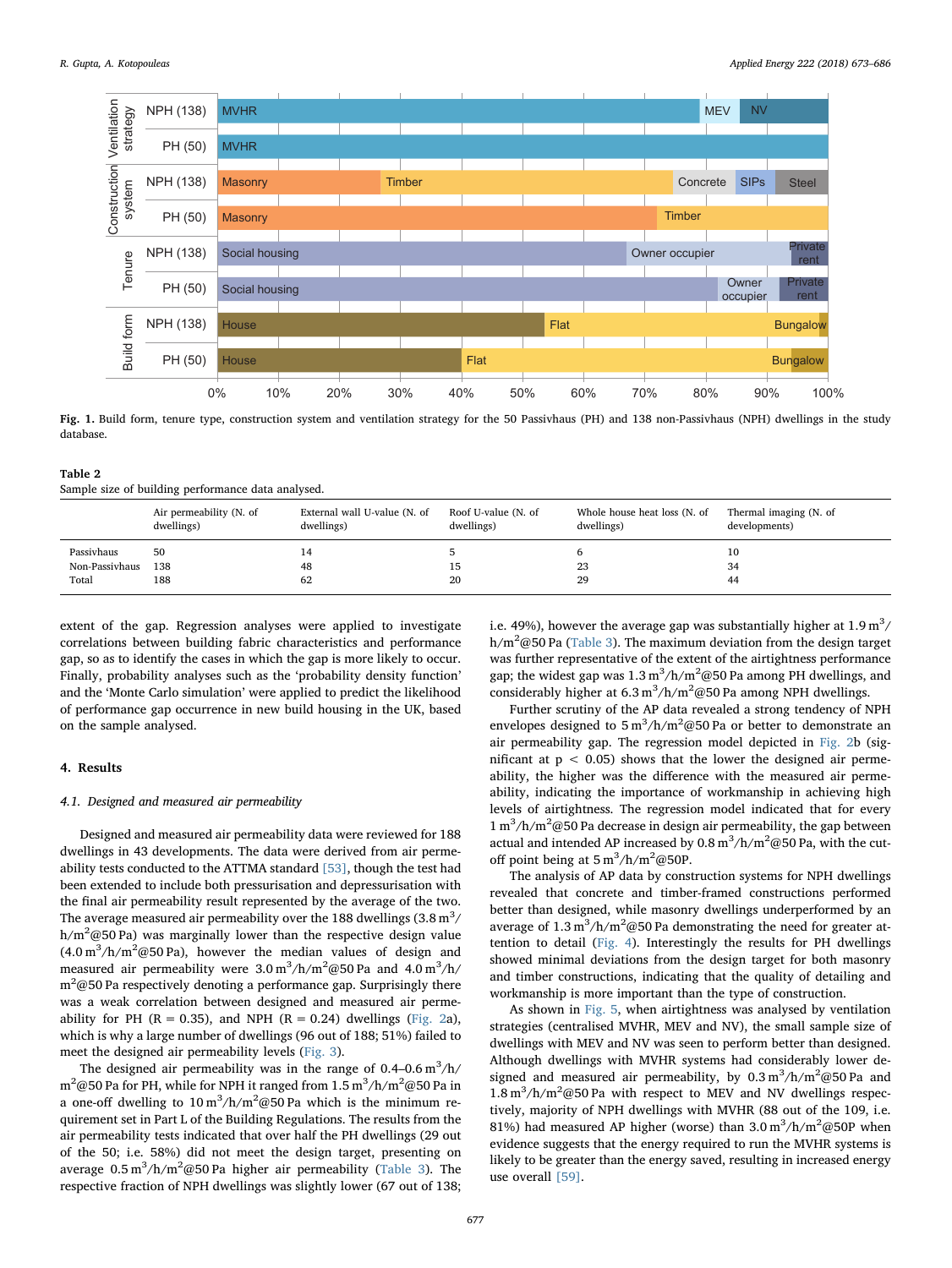<span id="page-6-0"></span>

Fig. 2. (a) Relationship between design and measured air permeability for 50 Passivhaus and 138 non-Passivhaus dwellings and (b) rate of change of the difference between measured and design air permeability with changes in the design target for the 138 non-Passivhaus dwellings.

#### *4.2. Thermal transmittance*

In assessing fabric performance, in-situ measurements are particularly useful in determining the U-value of elements of the building envelope (walls, roofs) comprising several layers, thus enabling the investigation of a range of heat loss routes. The measurements in the dwellings reviewed were taken by means of heat flux plates positioned on the elements under investigation and were carried out in accordance with ISO 9869 [\[54\]](#page-13-31). Design and in-situ external wall U-value data were reviewed for 14 PH and 48 NPH in 37 developments. The mean measured U-value across the 62 dwellings was higher (worse) than the design value by  $0.06 \text{ W/m}^2$  K (i.e. 35% higher). The respective difference was only  $0.03 \text{ W/m}^2 \text{ K}$  (27% higher) among PH dwellings and wider at  $0.07 \text{ W/m}^2$  K (39% higher) among NPH dwellings [\(Table 4](#page-7-0)). The in-situ measurements revealed higher values than designed in 37 out of 62 (i.e. 60%) dwellings (8 out of 14 Passivhaus and 29 out of 48 <span id="page-6-2"></span>non-Passivhaus) while in 10 cases the measured U-value was beyond the Part L1A limit [\(Fig. 6a](#page-8-0)). The average gap derived from the 37 underperforming dwellings was  $0.12 \,\mathrm{W/m^2 K}$  while the corresponding gap in PH and NPH dwellings was at  $0.05 \,\mathrm{W/m^2\,K}$  and  $0.14 \,\mathrm{W/m^2\,K}$  respectively.

The external wall U-value data were further analysed against the construction system revealing higher mean in-situ U-values for dwellings built with masonry, concrete and SIPs and lower for timber and steel ([Fig. 7](#page-8-1)a). Comparing the two traditional construction systems in the UK, timber frames seem to perform  $0.14 \text{ W/m}^2$ K better than masonry construction, which was also found to exhibit the highest difference between design and measured external wall U-value (0.15 W/  $m^2 K$ ).

Design and in-situ roof U-value data were reviewed for 20 dwellings (5 Passivhaus and 15 non-Passivhaus) in 14 developments. The mean measured U-value was higher than the design value by  $0.08 \text{ W/m}^2 \text{ K}$ 

<span id="page-6-1"></span>

Fig. 3. Design and measured air permeability for 50 Passivhaus and 138 non-Passivhaus dwellings.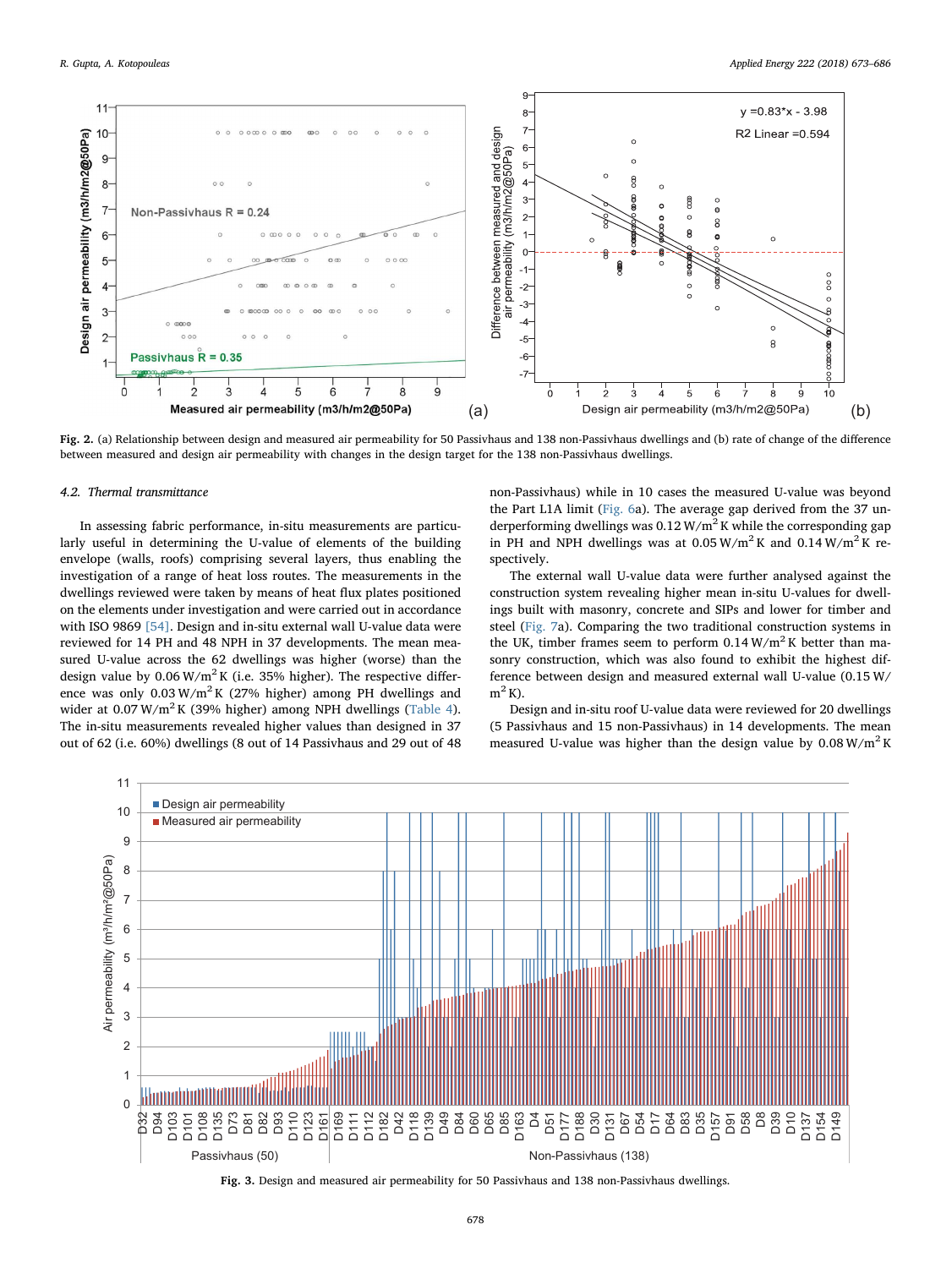<span id="page-7-0"></span>Descriptive statistics of designed and measured air permeability for PH and NPH dwellings.

|                                                             |          | Non-Passivhaus              |                             |                             | Passivhaus                 |                             |                             |  |
|-------------------------------------------------------------|----------|-----------------------------|-----------------------------|-----------------------------|----------------------------|-----------------------------|-----------------------------|--|
|                                                             |          | Total sample<br>$(N = 138)$ | $AP_m > AP_d$<br>$(N = 67)$ | $AP_m < AP_d$<br>$(N = 71)$ | Total sample<br>$(N = 50)$ | $AP_m > AP_d$<br>$(N = 29)$ | $AP_m < AP_d$<br>$(N = 21)$ |  |
| Design air permeability $AP_d$ (m <sup>3</sup> /h/          | Mean     | 5.2                         | 3.9                         | 6.5                         | 0.6                        | 0.5                         | 0.5                         |  |
| $m^2$ @50 Pa)                                               | Min      | 1.5                         | 1.5                         | $\overline{2}$              | 0.4                        | 0.4                         | 0.4                         |  |
|                                                             | Max      | 10                          | 8                           | 10                          | 0.6                        | 0.6                         | 0.6                         |  |
|                                                             | SD       | 2.6                         | 1.4                         | 2.9                         | 0.1                        | 0.1                         | 0.1                         |  |
| Measured air permeability $AP_m$ (m <sup>3</sup> /          | Mean     | 4.9                         | 5.8                         | 4.1                         | 0.8                        | $\mathbf{1}$                | 0.5                         |  |
| $h/m^2$ @50 Pa)                                             | Min      | 1.3                         | $\overline{2}$              | 1.3                         | 0.3                        | 0.5                         | 0.3                         |  |
|                                                             | Max      | 9.3                         | 9.3                         | 8.7                         | 1.9                        | 1.9                         | 0.6                         |  |
|                                                             | $\rm SD$ | 1.9                         | 1.7                         | 1.6                         | 0.4                        | 0.4                         | 0.1                         |  |
| $AP_{mp} = AP_m - AP_d$ (m <sup>3</sup> /h/m <sup>2</sup> @ | Mean     | $-0.3$                      | 1.9                         | $-2.4$                      | 0.2                        | 0.5                         | $-0.1$                      |  |
| 50 Pa)                                                      | Min      | $-7.3$                      | 0.01                        | $-7.3$                      | $-0.3$                     | 0.01                        | $-0.3$                      |  |
|                                                             | Max      | 6.3                         | 6.3                         | $-0.01$                     | 1.3                        | 1.3                         | $\mathbf{0}$                |  |
|                                                             | $\rm SD$ | 2.8                         | 1.3                         | 2.3                         | 2.8                        | 0.4                         | 2.3                         |  |

(i.e. 62% higher): the average difference among PH dwellings was  $0.04 \,\mathrm{W/m^2 K}$  (44% higher) while for NPH dwellings it was higher, at  $0.10 \,\mathrm{W/m^2\,K}$  (71% higher) ([Table 4\)](#page-7-0). The roof element had failed to perform to its design intention in 15 (4 Passivhaus and 11 non-Passivhaus) out of the 20 dwellings ([Fig. 6b](#page-8-0)) with the average underperformance being  $0.12 \,\mathrm{W/m^2 K}$ . Similar to the thermal transmittance of external wall, the roof U-value discrepancies were lower at 0.04 W/  $\text{m}^2$ K for PH dwellings and higher at 0.15 W/m $^2$ K for NPH dwellings.

#### *4.3. Whole house heat loss*

Whole house heat loss data were available for 6 Passivhaus and 23 non-Passivhaus buildings across 21 housing developments. The whole house heat loss (co-heating) tests had mostly been undertaken in accordance with the Leeds Becket University protocol [\[55\].](#page-13-32) The predicted heat loss coefficient (HLC) across the 29 dwellings ranged from 36.6 W/ K to 337.8 W/K presenting a mean value of 92.6 W/K ([Table 4\)](#page-7-0). The majority of dwellings (20 out of 29; i.e. 69%) were seen to underperform showing an average gap of 32.8 W/K, while deviations up to 127 W/K were observed ([Fig. 8\)](#page-9-0). About 5 out of 6 PH dwellings and 15 out of 23 NPH dwellings underperformed in terms of whole house heat loss, presenting an average gap of 4.5 W/K and 42.1 W/K respectively.

Overall, however, the mean measured HLC from the 29 dwellings (109.4 W/K) can be considered close to the mean predicted HLC (92.6 W/K) since the average difference, 18%, is close to the generally acceptable discrepancy of up to 15%. The percentage deviation across the total sample of PH dwellings was only 5% but significantly higher at 20% for NPH dwellings ([Table 4\)](#page-7-0). Further analysis of the HLC data



Fig. 5. Designed and measured air permeability by ventilation strategy for 50 PH and 138 NPH dwellings.

revealed that mean in-situ HLC of most construction systems was higher than the respective predicted value [\(Fig. 7](#page-8-1)b). The highest performance gap was identified in masonry dwellings (41.1 W/K) which were seen to perform on average 20.4 W/K worse than timber-framed dwellings.

#### *4.4. Infrared thermal imaging*

Thermal imaging surveys (internal and external) were conducted across all 44 housing developments to identify the likely reasons for the fabric performance gap. A review of the qualitative data gathered from



Fig. 4. Mean designed and measured air permeability by construction system for 50 PH and 138 NPH dwellings.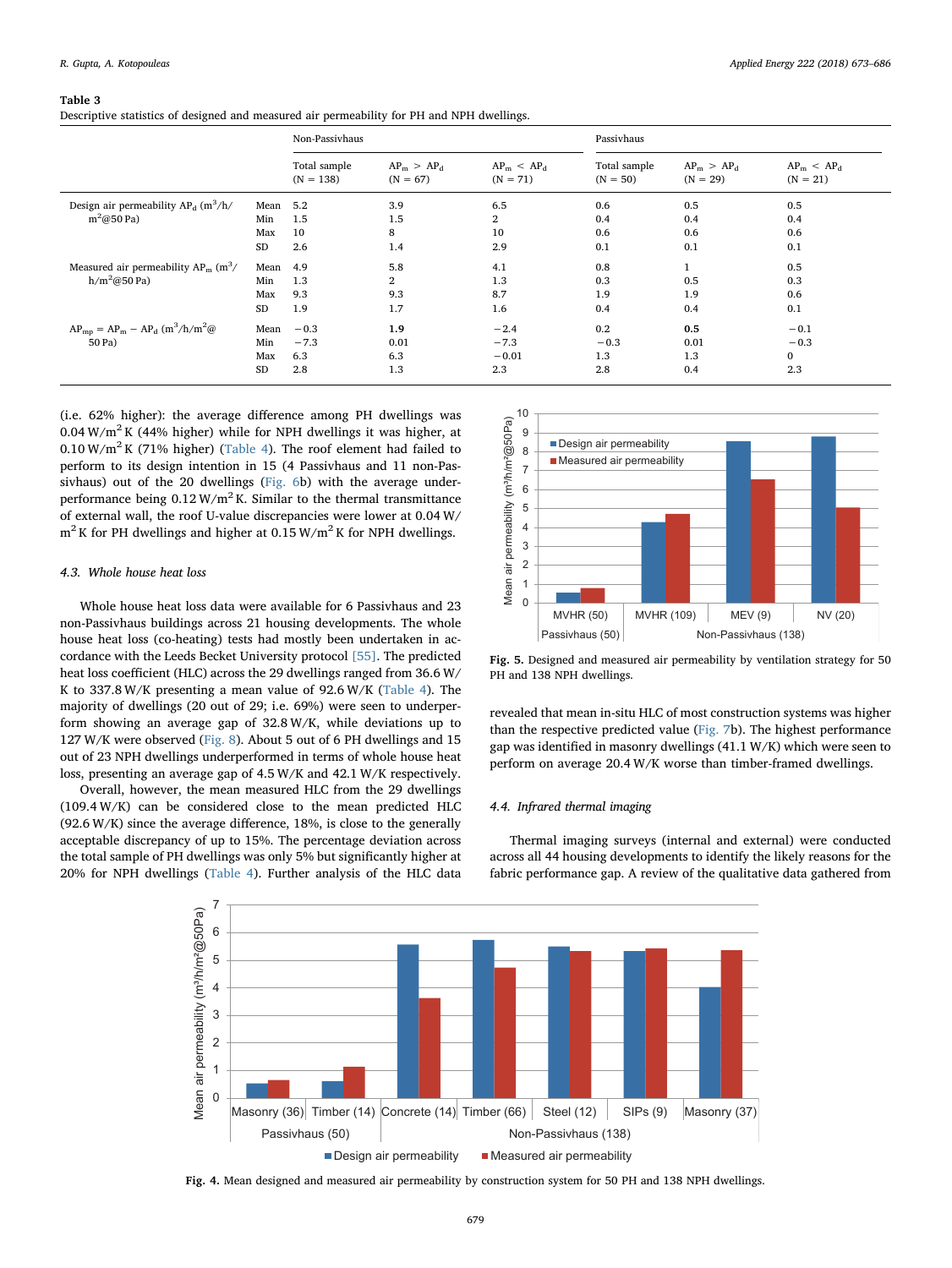<span id="page-8-0"></span>Descriptive statistics of designed and measured external wall and roof U-values and heat loss coefficients.

|                                            | (W/m <sup>2</sup> K) |                  | Design External Wall U-values   |           | In-situ External Wall U-values<br>(W/m <sup>2</sup> K) |      |       |           |
|--------------------------------------------|----------------------|------------------|---------------------------------|-----------|--------------------------------------------------------|------|-------|-----------|
|                                            | Mean                 | Min              | Max                             | <b>SD</b> | Mean                                                   | Min  | Max   | <b>SD</b> |
| All dwellings<br>$(N = 62)$                | 0.17                 | 0.09             | 0.27                            | 0.04      | 0.23                                                   | 0.09 | 1.27  | 0.17      |
| Passivhaus                                 | 0.11                 | 0.09             | 0.15                            | 0.02      | 0.14                                                   | 0.10 | 0.20  | 0.03      |
| $(N = 14)$<br>Non-Passivhaus<br>$(N = 48)$ | 0.18                 | 0.11             | 0.27                            | 0.04      | 0.25                                                   | 0.09 | 1.27  | 0.19      |
|                                            |                      |                  | Design Roof U-values $(W/m2 K)$ |           | In-situ Roof U-values $(W/m^2 K)$                      |      |       |           |
|                                            | Mean                 | Min              | Max                             | <b>SD</b> | Mean                                                   | Min  | Max   | <b>SD</b> |
| All dwellings<br>$(N = 20)$                | 0.13                 | 0.09             | 0.18                            | 0.03      | 0.21                                                   | 0.09 | 0.65  | 0.17      |
| Passivhaus<br>$(N = 5)$                    | 0.09                 | 0.09             | 0.10                            | 0.01      | 0.13                                                   | 0.09 | 0.16  | 0.03      |
| Non-Passivhaus<br>$(N = 15)$               | 0.14                 | 0.10             | 0.18                            | 0.02      | 0.24                                                   | 0.11 | 0.65  | 0.18      |
|                                            |                      | Design HLC (W/K) |                                 |           | Measured HLC (W/K)                                     |      |       |           |
|                                            | Mean                 | Min              | Max                             | <b>SD</b> | Mean                                                   | Min  | Max   | <b>SD</b> |
| All dwellings<br>$(N = 29)$                | 92.6                 | 36.6             | 337.8                           | 58.5      | 109.4                                                  | 38.1 | 245.0 | 57.1      |
| Passivhaus<br>$(N = 6)$                    | 46.3                 | 36.6             | 63.6                            | 11.5      | 48.8                                                   | 38.1 | 60    | 7.9       |
| Non-Passivhaus<br>$(N = 23)$               | 104.6                | 36.7             | 337.8                           | 59.9      | 125.2                                                  | 39.4 | 245   | 53.6      |

thermal imaging was undertaken at development level and the defects identified were classified according to their location within the building fabric into eight categories, as shown in [Table 5.](#page-9-1) Common 'weak points' identified in nearly half of the case study developments were at the eaves level as well as junctions and joints. The majority of developments (84%) including all PH sites showed heat loss around windows and doors, indicating the need to improve detailing, specification and workmanship. In 25% of the developments, thermal bridging was evident around service penetrations and fittings such as extract fans and MVHR supply vents. Other defects included unregulated heat gain from inadequately insulated pipework.

<span id="page-8-1"></span>The examination of the thermographic data against the construction system adopted showed that timber frame dwellings have thermal bridging issues with a frequency of occurrence comparable to masonry dwellings, in spite of the expected advantages in workmanship associated with offsite timber construction [\(Table 5](#page-9-1)). Thermal weakness in junctions and joints were found in 8 out of 20 of developments with timber-framed dwellings and in 7 out of 14 of developments with masonry dwellings. A comparison between the NPH (34) and PH (10) developments revealed a significantly lower frequency of defects amongst the latter, highlighting the importance of attention to detail that is integral in a PH approach. Defects associated with roofs, eaves and loft spaces for instance, were revealed in only 2 out of 10 PH developments and in over half (18 out of 34) of the NPH developments. Moreover, thermal deficiencies in junctions and joints were found in over 60% (21 out of 34) of the NPH developments and none in the PH developments ([Table 5\)](#page-9-1).

#### *4.5. Cross-analysis of fabric performance data and space heating energy use*

Available data from AP tests, thermal transmittance measurements and co-heating tests were cross-analysed for 28 (6 PH and 22 NPH) dwellings [\(Table 6](#page-9-2)). Despite the small sample of PH dwellings with a complete set of fabric performance data, it is evident that PH dwellings

perform well across all the three in-situ tests, indicating the robustness of the PH standard. On the other hand, 13 out of 22 NPH dwellings showed a gap in fabric performance in two out of the three in-situ tests, indicating that the prevalence of building fabric underperformance ([Fig. 9](#page-10-0)). Interestingly there were a few NPH dwellings (such as D12 and D17 in [Table 6](#page-9-2)) in which the AP gap was very low, but the performance gap in terms of whole house heat loss and/or thermal transmittance was quite high ([Fig. 9\)](#page-10-0). This is substantiated by the fact that no significant correlations were found between the results of the three in-situ tests, thereby highlighting the need to combine the various in-situ tests into a comprehensive fabric performance test so as to establish the actual performance of building fabric.

To investigate the impact of fabric thermal performance on space heating, data on the actual (in-use) space heating energy use were assessed with measured AP and HLC values. [Fig. 10](#page-10-1)a indicates that 65% of the variability in space heating can be explained by AP in PH dwellings, whereas there was no relationship observed between the two  $(R<sup>2</sup> = 0.07)$  for NPH dwellings. These findings imply that high level of airtightness (measured low AP) on its own may not lead to low space heating energy use, since there are other factors such as type of heating system, controls, and occupant behaviour that are also important factors. Conversely, 90% of the variability in space heating energy use can be explained by HLC values albeit for a small sample of nine dwellings ([Fig. 10b](#page-10-1)), indicating that HLC is likely a better determinant of space heating energy air tightness alone.

The cross-analyses does imply that a comprehensive building fabric test would be more effective in assess building fabric performance than just an air permeability test, as currently required by Building Regulations.

#### *4.6. Estimating the probability of a fabric performance gap in the population*

The quantity and quality of data on AP performance gap allowed Monte Carlo simulations and probability density function (PDF) analysis to be undertaken to investigate the probability of an AP performance gap occurring in the population of new build housing. The Monte Carlo simulations are used to model the probability of different outcomes in a process that cannot easily be predicted due to the intervention of random variables. PDF is a statistical expression that defines a probability distribution for a continuous random variable. When it is graphically portrayed the area under the curve indicates the interval in which the variable will fall, while the total area in this interval of the graph equals the probability of the continuous random variable occurring. In this application, the input data used in Monte Carlo simulations were the designed  $(AP<sub>d</sub>)$  and measured  $(AP<sub>m</sub>)$  air permeability. Firstly, the best fit distributions of design and measured air permeability were identified by means of the Anderson-Darling and Kolmogorov-Smirnov goodness of fit tests. Then the data were used as inputs to the simulation analysis which was conducted separately for PH and NPH dwellings as well as for different NPH sub-datasets shown in [Table 7](#page-10-2). The simulation plan was as follows: the maximum number of cases to be simulated was set to 100,000 while the stopping criterion was set to 1% of the mean value, meaning that cases were generated until the confidence interval of the mean of the target (i.e. the difference between measured and designed air permeability,  $AP_{mn}$ ), at the 95% confidence level, was within 1% of the mean value. The number of simulated cases for each sub-dataset is shown in [Table 7.](#page-10-2) The simulated data were subsequently used to determine the probability density function and its graphical illustration and its graphical illustration to evaluate the probability of an air permeability gap. The PDF mathematical expressions are explained in Ref. [\[60\].](#page-13-37)

The "predicted" mean and median values of  $AP_{\text{mp}}$  were found to coincide at  $-0.9$  m<sup>3</sup>/h/m<sup>2</sup>@50 Pa for NPH and 0.3 m<sup>3</sup>/h/m<sup>2</sup>@50 Pa for PH dwellings [\(Fig. 11](#page-11-0)). In both cases this was close to the respective average difference between measured and design air permeability over the dwellings reviewed ([Table 2\)](#page-4-1). The reference line at the 95% point of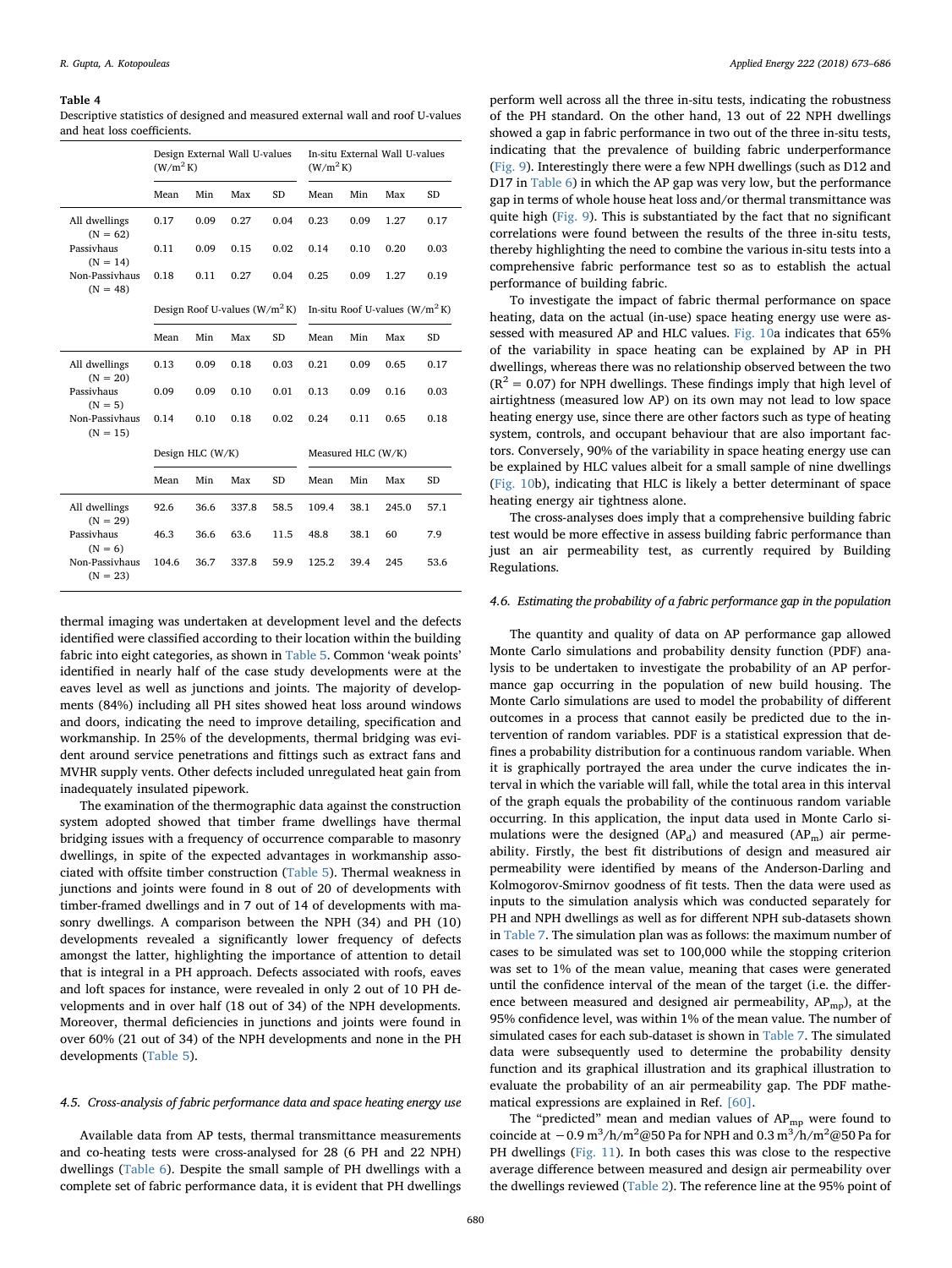<span id="page-9-0"></span>

<span id="page-9-1"></span>Fig. 6. Design and in-situ U-value of (a) external walls for 62 dwellings and (b) roof for 20 dwellings.

<span id="page-9-2"></span>

<span id="page-9-3"></span>Fig. 7. Design and in-situ (a) external wall U-values for 62 dwellings and (b) HLC for 29 dwellings by construction system.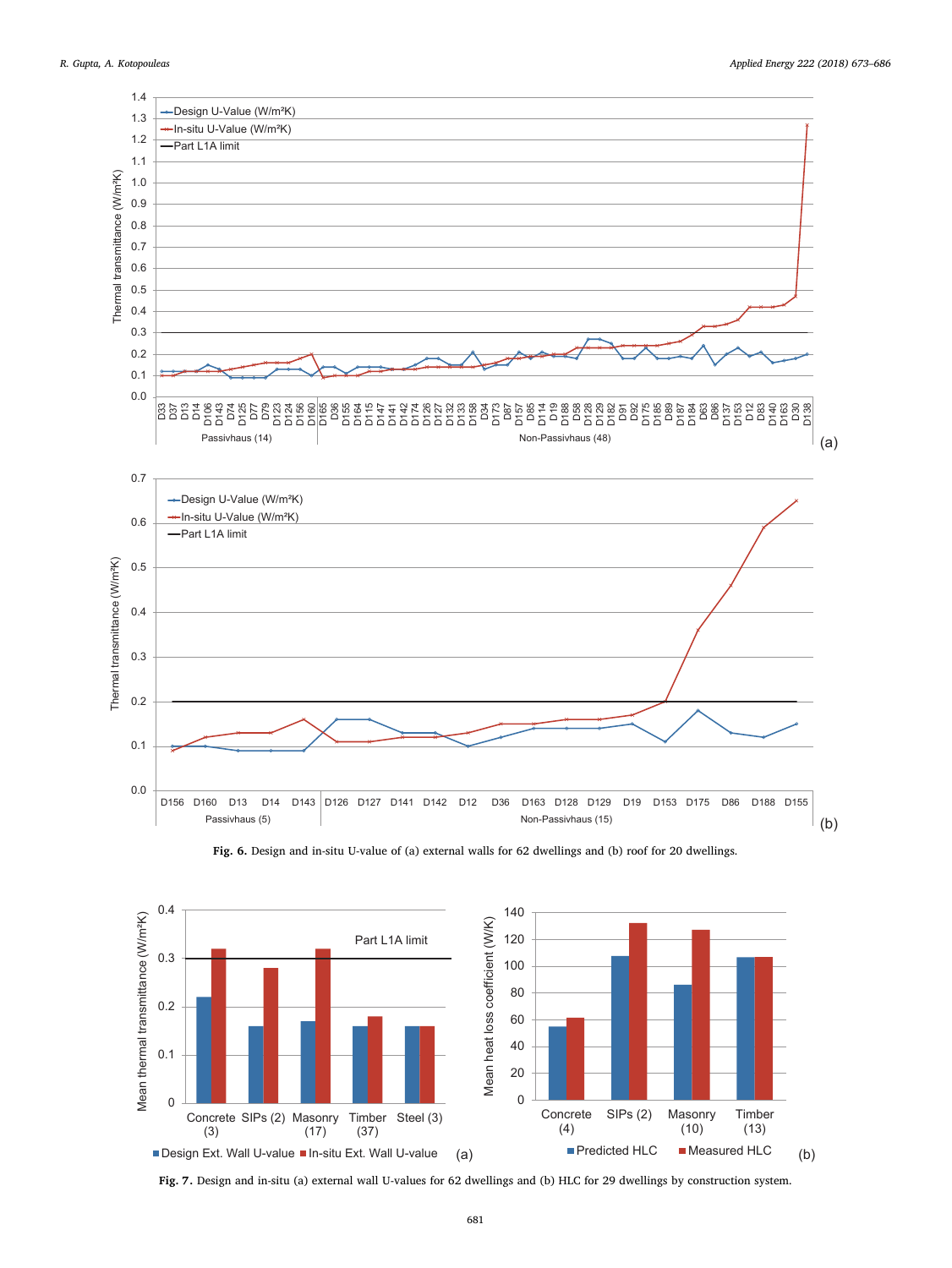<span id="page-10-0"></span>

| Fig. 8. Predicted and measured heat loss coefficient for 29 dwellings. |
|------------------------------------------------------------------------|
|------------------------------------------------------------------------|

<span id="page-10-1"></span>

| Table 5                                                                                           |  |
|---------------------------------------------------------------------------------------------------|--|
| Fabric related defects and frequency of occurrence from thermographic surveys of 44 developments. |  |

|                                                                                                  | Roof/Eaves & loft<br>space | Junctions &<br>joints  | Walls only             | Ceilings only         | Windows &<br>doors      | Fittings/Service<br>penetrations | Slab/ground<br>level | Other                 |
|--------------------------------------------------------------------------------------------------|----------------------------|------------------------|------------------------|-----------------------|-------------------------|----------------------------------|----------------------|-----------------------|
| Overall (44 developments)<br>Passivhaus (10 developments)<br>Non-Passivhaus (34<br>developments) | 20/44<br>2/10<br>18/34     | 21/44<br>0/10<br>21/34 | 15/44<br>3/10<br>12/34 | 11/44<br>3/10<br>8/34 | 37/44<br>10/10<br>27/34 | 10/44<br>1/10<br>9/34            | 4/44<br>0/10<br>4/34 | 11/44<br>2/10<br>9/34 |

Fabric thermal performance of dwellings with air permeability, HLC and U-value data.

<span id="page-10-2"></span>

|                     | Dwelling ID     | Build form Floor area | (m <sup>2</sup> ) | Construction system |             | Ventilation Air permeability $gapa$ HLC $gapa$ |                         | Ext. wall U-value<br>gap <sup>a</sup> | Roof U-value<br>gap <sup>a</sup> |
|---------------------|-----------------|-----------------------|-------------------|---------------------|-------------|------------------------------------------------|-------------------------|---------------------------------------|----------------------------------|
| Passivhaus (6)      | D14             | Bungalow              | 66                | Timber              | <b>MVHR</b> | 0.7                                            | $\overline{\mathbf{2}}$ | 0.00                                  | 0.04                             |
|                     | D13             | Bungalow              | 66                | Timber              | <b>MVHR</b> | 0.3                                            | 3                       | 0.00                                  | 0.04                             |
|                     | D37             | House                 | 101               | Timber              | <b>MVHR</b> | 0.1                                            | $-8$                    | $-0.02$                               | n/a                              |
|                     | D156            | House                 | 81                | Masonry             | <b>MVHR</b> | 0.0                                            | 8                       | 0.05                                  | $-0.01$                          |
|                     | D33             | House                 | 78                | Timber              | <b>MVHR</b> | $-0.1$                                         | 8                       | $-0.02$                               | n/a                              |
|                     | D32             | House                 | 99                | Timber              | <b>MVHR</b> | $-0.3$                                         | $\overline{\mathbf{2}}$ | n/a                                   | n/a                              |
| Non-Passivhaus (22) | D153            | House                 | 93                | Masonry             | <b>MVHR</b> | 6.3                                            | 34                      | 0.13                                  | 0.09                             |
|                     | D154            | House                 | 93                | Masonry             | <b>MVHR</b> | 5.2                                            | 25                      | n/a                                   | n/a                              |
|                     | D30             | House                 | 94                | Timber              | <b>MVHR</b> | 2.7                                            | $-4$                    | 0.29                                  | n/a                              |
|                     | D83             | Flat                  | 43                | Concrete            | <b>MVHR</b> | 2.6                                            | $-3$                    | 0.21                                  | n/a                              |
|                     | D58             | Flat                  | 70                | Masonry             | <b>MVHR</b> | 2.6                                            | 93                      | 0.05                                  | n/a                              |
|                     | D138            | House                 | 103               | Masonry             | <b>MEV</b>  | 2.4                                            | 127                     | 1.07                                  | n/a                              |
|                     | D140            | House                 | 90                | Masonry             | <b>MVHR</b> | 2.1                                            | 37                      | 0.26                                  | n/a                              |
|                     | D <sub>29</sub> | House                 | 94                | Timber              | <b>MVHR</b> | 1.7                                            | $-18$                   | n/a                                   | n/a                              |
|                     | D139            | House                 | 90                | Masonry             | <b>MVHR</b> | 1.5                                            | 28                      | n/a                                   | n/a                              |
|                     | D16             | House                 | 120               | Timber              | <b>MEV</b>  | 1.1                                            | $-5$                    | n/a                                   | n/a                              |
|                     | D163            | House                 | 90                | <b>SIPs</b>         | <b>MVHR</b> | 1.1                                            | 46                      | 0.26                                  | 0.01                             |
|                     | D <sub>6</sub>  | House                 | 87                | <b>SIPs</b>         | <b>MVHR</b> | 0.9                                            | 3                       | n/a                                   | n/a                              |
|                     | D35             | House                 | 84                | Masonry             | <b>NV</b>   | 0.9                                            | 25                      | n/a                                   | n/a                              |
|                     | D45             | House                 | 121               | Masonry             | <b>MVHR</b> | 0.9                                            | 41                      | n/a                                   | n/a                              |
|                     | D155            | House                 | 329               | Timber              | <b>MVHR</b> | 0.7                                            | $-104$                  | $-0.01$                               | 0.50                             |
|                     | D34             | House                 | 82                | Timber              | <b>NV</b>   | 0.2                                            | $-5$                    | 0.02                                  | n/a                              |
|                     | D41             | House                 | 107               | Timber              | <b>MVHR</b> | 0.0                                            | 57                      | n/a                                   | n/a                              |
|                     | D36             | House                 | 98                | Masonry             | <b>NV</b>   | $-0.9$                                         | $-6$                    | $-0.04$                               | 0.03                             |
|                     | D12             | Bungalow              | 160               | Timber              | <b>MVHR</b> | $-1.5$                                         | 86                      | 0.23                                  | 0.03                             |
|                     | D17             | Flat                  | 49                | Concrete            | <b>MVHR</b> | $-4.6$                                         | 10                      | n/a                                   | n/a                              |
|                     | D85             | House                 | 107               | Timber              | <b>NV</b>   | $-6.0$                                         | $-12$                   | 0.01                                  | n/a                              |
|                     | D18             | Flat                  | 83                | Concrete            | <b>MVHR</b> | $-7.3$                                         | $\mathbf{0}$            | n/a                                   | n/a                              |

<sup>a</sup> Measured minus design value.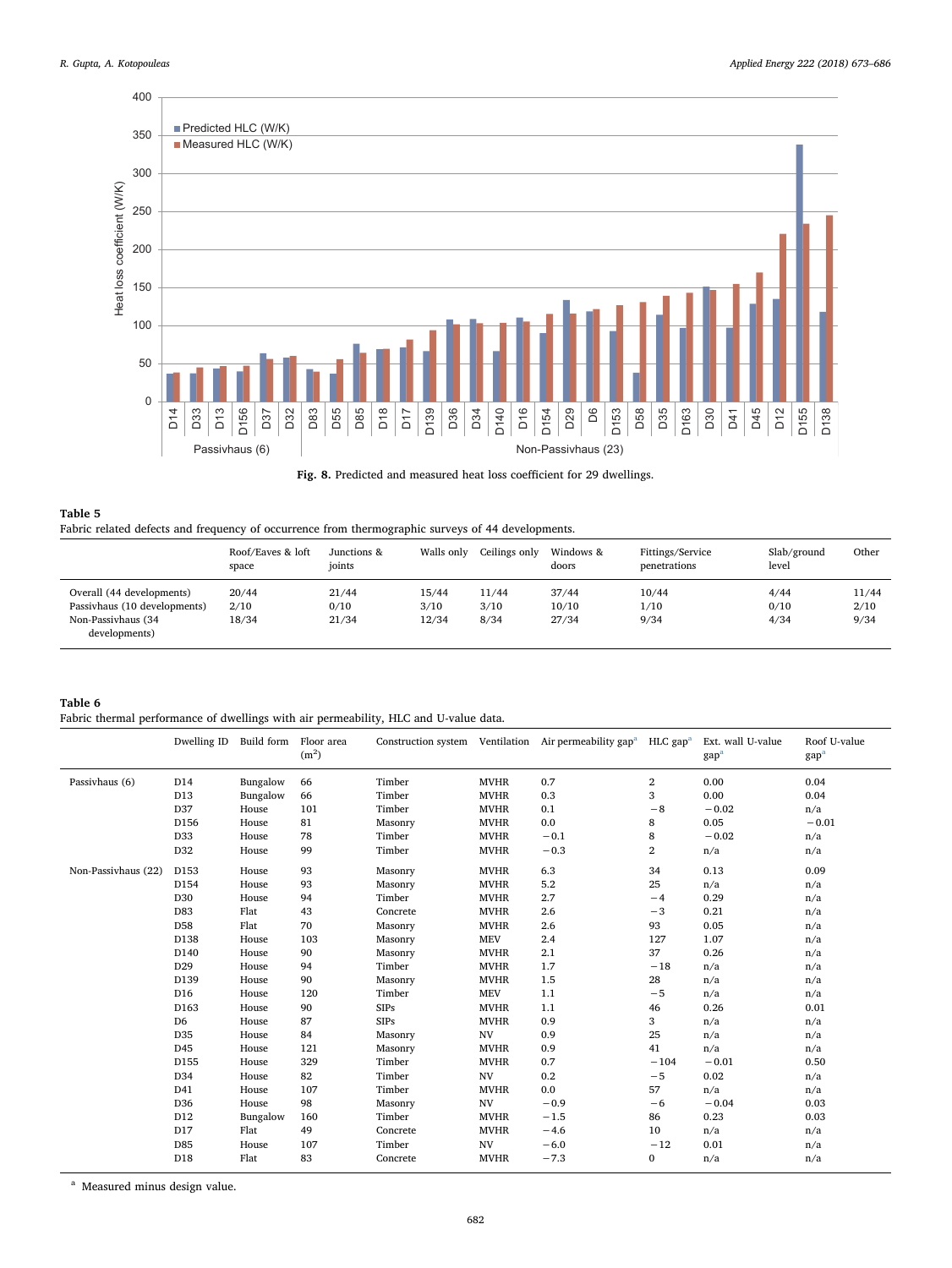<span id="page-11-0"></span>

Difference between measured and design air permeability (m<sup>3</sup>/h/m<sup>2</sup>@50Pa)

Non-Passivhaus · Passivhaus





Fig. 10. Relationship between measured space heating energy and measured (a) air permeability for 62 dwellings (12 PH and 50 NPH) and (b) heat loss coefficient for 9 dwellings.

| Table 7                                                                                     |  |
|---------------------------------------------------------------------------------------------|--|
| Probability of air permeability gap and probability that the gap is within a certain range. |  |

|                                                                                                                                   | No. of simulated<br>cases | Air permeability ranges $(m^3/h/m^2@50 \text{ Pa})$ and probability (%) |           |         |                    |         |       | Probability of air<br>permeability gap |
|-----------------------------------------------------------------------------------------------------------------------------------|---------------------------|-------------------------------------------------------------------------|-----------|---------|--------------------|---------|-------|----------------------------------------|
|                                                                                                                                   |                           | < 0                                                                     | $0 - 1$   | $0 - 2$ | $0 - 3$            | $0 - 4$ | >4    |                                        |
| Non-Passivhaus dwellings ( $N = 138$ )                                                                                            | 100,000                   | 62%                                                                     | 13%       | 23%     | 31%                | 35%     | 3%    | 38%                                    |
| Non-Passivhaus dwellings with design air<br>permeability $\leq 5 \text{ m}^3/\text{h/m}^2 \textcircled{a} 50 \text{ Pa}$ (N = 90) | 63,390                    | 22%                                                                     | 21%       | 45%     | 63%                | 73%     | 5%    | 78%                                    |
| Non-Passivhaus Houses with design air<br>permeability $\leq 5 \text{ m}^3/\text{h/m}^2 \text{@}50 \text{ Pa}$ (N = 54)            | 66,259                    | 23%                                                                     | 21%       | 44%     | 61%                | 71%     | 6%    | 77%                                    |
| Non-Passivhaus Flats with design air permeability $\leq 5 \text{ m}^3$ /<br>$h/m^2 \omega$ 50 Pa (N = 36)                         | 100,000                   | 35%                                                                     | 26%       | 48%     | 59%                | 63%     | $1\%$ | 65%                                    |
|                                                                                                                                   |                           | Air permeability range $(m^3/h/m^2@50 Pa)$ and probability (%)          |           |         | Probability of air |         |       |                                        |
|                                                                                                                                   |                           | < 0                                                                     | $0 - 0.5$ |         | $0 - 1$            | >1      | >1.5  | permeability gap                       |
| Passivhaus dwellings $(N = 50)$                                                                                                   | 73,263                    | 30%                                                                     | 44%       |         | 67%                | 4%      | 0%    | 70%                                    |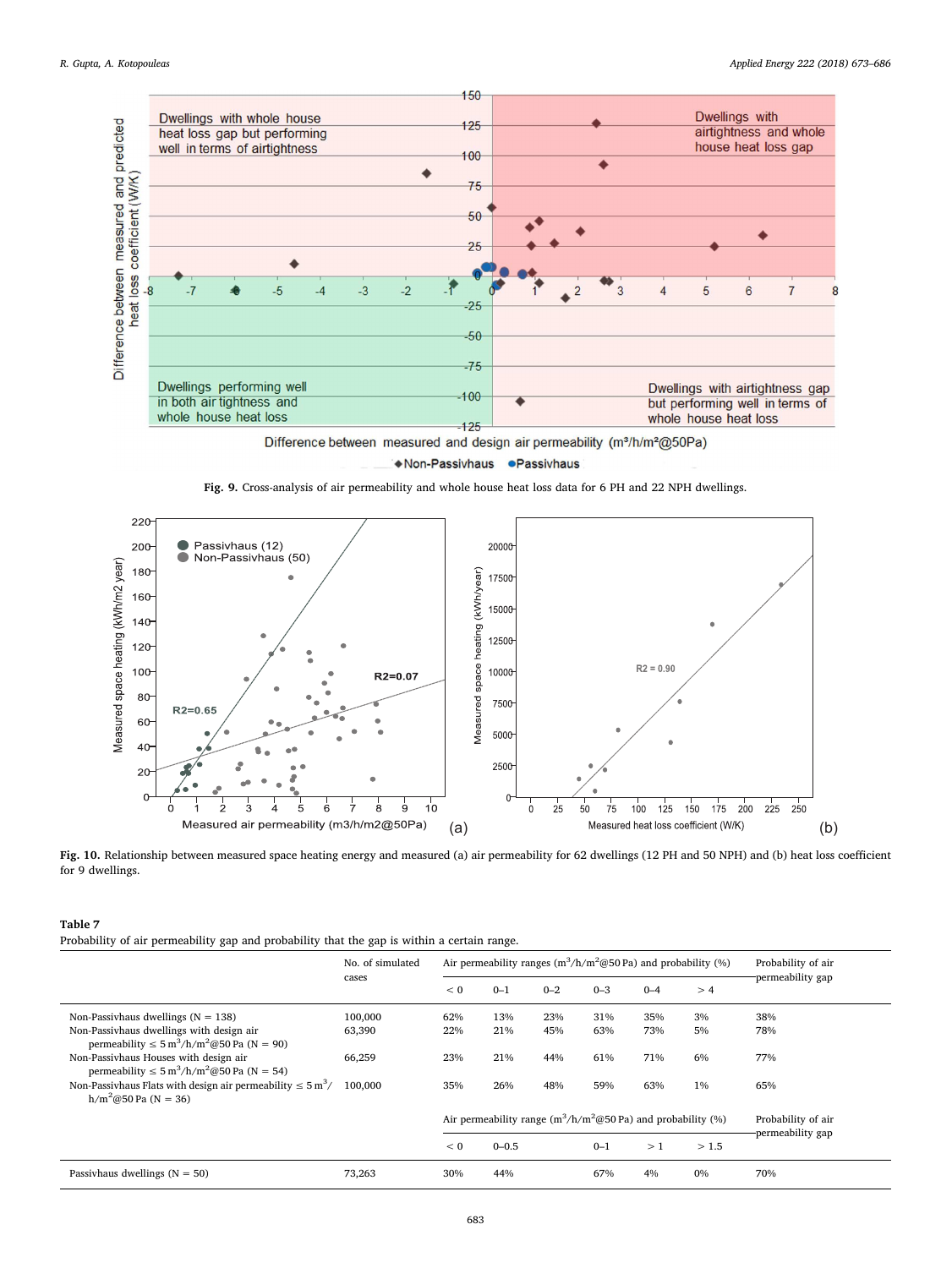<span id="page-12-16"></span>

Fig. 11. Probability density function of air permeability performance gap for (a) NPH and (b) PH dwellings.

the probability density charts indicate a 95% probability that  $AP_{mp}$  is up to  $3.5 \,\mathrm{m^3/h/m^2}$ @50 Pa for NPH and up to  $0.9 \,\mathrm{m^3/h/m^2}$ @50 Pa for PH dwellings.

The results revealed that the probability of an air permeability gap is high at 38% for NPH dwellings and considerably higher at 70% for PH dwellings but with a much lower magnitude [\(Table 3](#page-6-0)). The probability that NPH dwellings demonstrate an air permeability gap in the range of 0–3 m $\rm{^{3}/h/m^{2}}$ @50 Pa is 35%, whereas for PH dwellings there is only 4% probability the gap is wider than  $1 \text{ m}^3/\text{h/m}^2$ @50 Pa [\(Table 7](#page-10-2)). Moreover, the analysis suggest that the likelihood of an air permeability gap in NPH constructions increases significantly from 38% to 78% for dwellings designed to  $5 \text{ m}^3/\text{h/m}^2$ @50 Pa or lower, while further investigation of this sample of dwellings showed that houses are more likely to underperform than flats, with the respective probabilities found at 77% and 65% respectively.

#### 5. Discussion

The presence of significant fabric performance gap in this sample of dwellings that were designed and constructed to low energy standards by expert teams who were also aware of the monitoring and testing regime through the BPE programme, indicates a widespread prevalence of this gap across the population of new-build housing in the UK. The fabric performance gap was more profound in terms airtightness ([Table 3\)](#page-6-0) with the probability of an AP performance gap being <span id="page-12-12"></span><span id="page-12-7"></span><span id="page-12-6"></span><span id="page-12-5"></span><span id="page-12-4"></span><span id="page-12-3"></span><span id="page-12-2"></span><span id="page-12-1"></span><span id="page-12-0"></span>considerably high ([Table 7\)](#page-10-2) across the population of new-build housing. Underperformance in terms of whole house heat loss and thermal transmittance of roof and external wall was of a much smaller magnitude and often within expectations. Despite this windows and doors were identified as weak points in nearly all case study developments, suggesting that thermal weakness around openings is endemic irrespective of the construction system ([Table 5\)](#page-9-1). Analysis of the thermal imaging survey data also revealed that thermal defects could occur anywhere within the building fabric, from junctions/joints and roofs to slab/ground level and service penetrations, highlighting the need to improve specification, detailing and workmanship.

<span id="page-12-15"></span><span id="page-12-11"></span><span id="page-12-10"></span><span id="page-12-9"></span><span id="page-12-8"></span>The study has also reinforced the need to have updated *as-built* energy models with in-situ performance test data to reduce the performance gap by capturing the impact of design and construction changes on fabric thermal performance. Using statistical analyses, the study has for the first time, provided *adjusting factors* ([Table 8\)](#page-12-16) that can be applied to the design values of air permeability and thermal transmittance so as to reduce the magnitude of the performance gap. This will also help to improve the accuracy of energy models for new build dwellings in the UK.

<span id="page-12-14"></span><span id="page-12-13"></span>Although a proportionally higher proportion of PH dwellings were found to deviate from the design intent, the magnitude and extent of the gap was small. On the other hand, the fabric performance gap was significant in NPH dwellings. This is why although the probability of underperformance in terms of airtightness was considerably higher for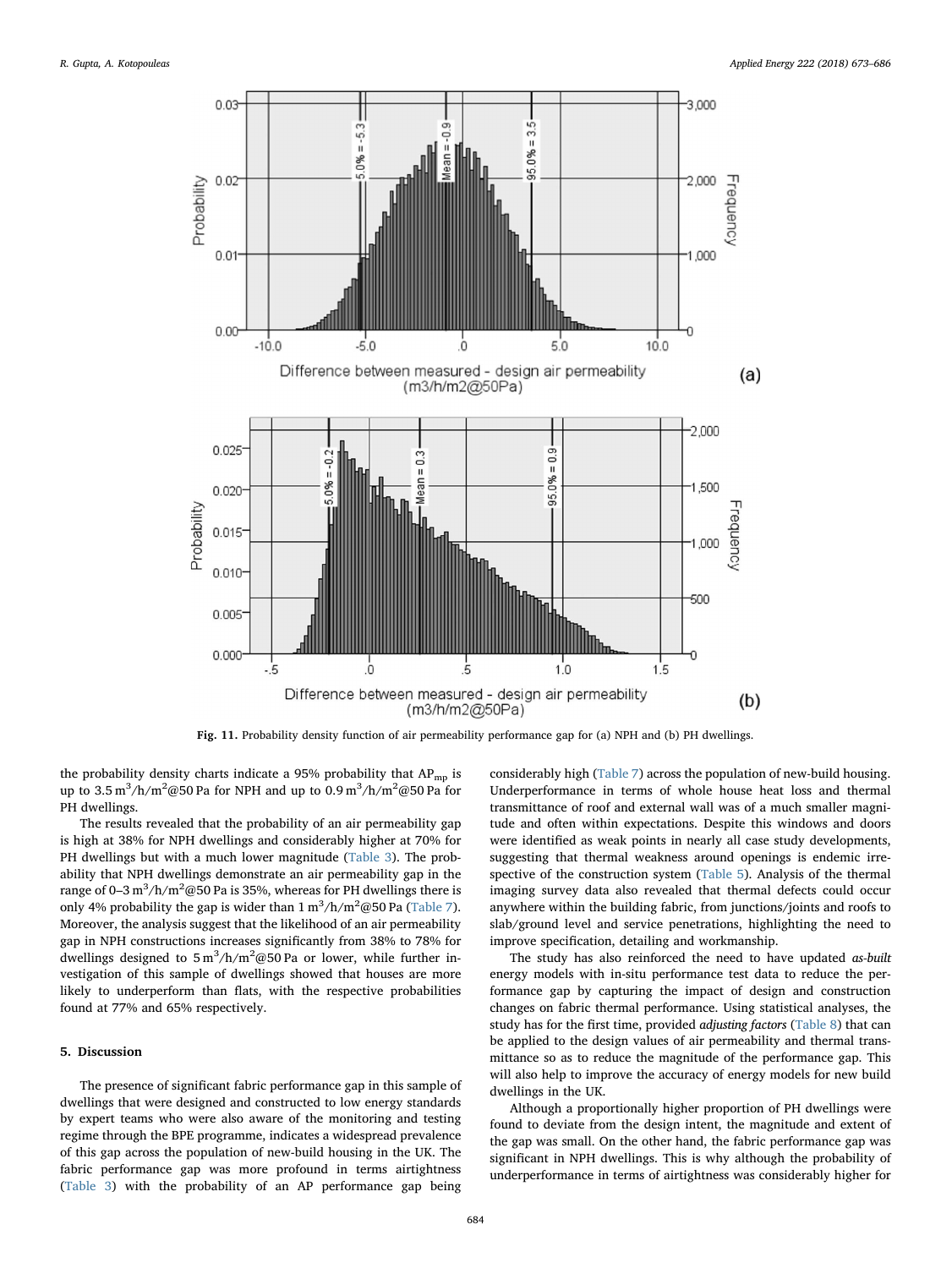Suggested adjusting factors to be applied to design values (d.v.) for air-permeability and thermal transmittance (U-values).

<span id="page-13-2"></span><span id="page-13-1"></span><span id="page-13-0"></span>

| Fabric performance<br>parameter in models | <b>Adjusting Factors</b>                                                                                    |                                                                                                                                                                                                                              |  |  |  |  |
|-------------------------------------------|-------------------------------------------------------------------------------------------------------------|------------------------------------------------------------------------------------------------------------------------------------------------------------------------------------------------------------------------------|--|--|--|--|
|                                           | Passivhaus dwellings                                                                                        | Non Passivhaus dwellings                                                                                                                                                                                                     |  |  |  |  |
| Air permeability                          | $d.v. + 0.05 m3/h/$<br>$m^2\omega$ 50 Pa                                                                    | Masonry dwellings:<br>d.v. + $1.3 \text{ m}^3/\text{h/m}^2$ @50 Pa                                                                                                                                                           |  |  |  |  |
|                                           |                                                                                                             | Other construction types:<br>$+0.83 \,\mathrm{m}^3/\mathrm{h}/\mathrm{m}^2/\omega$ 50 Pa for<br>every $1 \text{ m}^3/\text{h/m}^2$ @50 Pa decrease<br>in design air permeability starting<br>from $5 \frac{m^3}{h/m^2}$ @50P |  |  |  |  |
| Wall U-value                              | if timber or steel<br>$dx + 0.03 W/$<br>$m^2 K$<br>if masonry, SIPs or<br>concrete:<br>$d.v. + 0.05 W/m2 K$ | if timber or steel<br>$d.v. + 0.07 W/m2 K$<br>if masonry, SIPs or concrete:<br>$d.v. + 0.14 W/m2 K$                                                                                                                          |  |  |  |  |
| Roof U-value                              | $dx + 0.04 W/m2 K$                                                                                          | d.v. $+0.10 W/m^2 K$                                                                                                                                                                                                         |  |  |  |  |

<span id="page-13-11"></span><span id="page-13-10"></span><span id="page-13-9"></span><span id="page-13-8"></span><span id="page-13-7"></span><span id="page-13-6"></span><span id="page-13-5"></span><span id="page-13-4"></span><span id="page-13-3"></span>PH (70%) than NPH (38%) dwellings ([Table 7](#page-10-2)), the measured gap was on average 0.5 m $\rm ^3/h/m^2$ @50 Pa for PH and nearly four times higher for NPH dwellings [\(Table 3](#page-6-0)). Moreover, the average discrepancy between designed and measured performance of walls and roofs was minimal  $(0.04 \text{ W/m}^2 \text{ K})$  among PH dwellings, whereas it was almost three times higher in underperforming NPH dwellings. Similarly, the percentage deviation of whole house heat loss was only 5% for PH dwellings and four times higher for NPH dwellings. Whether evaluated by means of a single in-situ test [\(Tables 3 and 5](#page-6-0)) or by all the three in-situ tests ([Table 6\)](#page-9-2), PH dwellings were seen to perform well, indicating that good design, detailing and workmanship are key factors to reducing the fabric thermal performance gap.

<span id="page-13-16"></span><span id="page-13-15"></span><span id="page-13-14"></span><span id="page-13-13"></span><span id="page-13-12"></span>The study has also revealed that the fabric performance gap was consistently larger for dwellings with masonry construction which is the most common type of build system in the UK. Compared to their timber counterpart, masonry builds were found to be leakier ([Fig. 4\)](#page-6-1) and have higher external wall thermal transmittance and whole house heat loss [\(Fig. 7](#page-8-1)). The AP gap of  $1.3 \text{ m}^3/\text{h/m}^2$ @50 Pa [\(Fig. 4](#page-6-1)) in masonry dwellings can be largely attributed to the common construction practice of plasterboard dry-lining and timber intermediate floors in the UK. Despite the expected link between airtightness and heating energy use, the study found a weak relationship between measured air permeability and space heating energy use in NPH dwellings, suggesting the influence of other factors such as building services, control and occupant behaviour. The strong relationship between whole house heat loss coefficient and space heating energy use, along with the fact that there were cases with minimal air permeability gap but high whole house heat loss or U-value gaps, reinforce the need to carry out a comprehensive fabric performance test rather than the piecemeal AP tests that are currently required for a sample of dwellings in a housing development.

#### 6. Conclusions

The *cross-project* meta-study based approach has statistically assessed the building fabric thermal performance (in terms of measured air permeability, whole house heat loss, thermal transmittance and thermographic survey data) of 188 new build low energy homes (50 PH and 138 NPH dwellings), and revealed widespread deviations from the design intent across the majority of dwellings that were designed to high thermal standards.

The findings show that building to the design intent is not commonplace. The prevalence of the fabric performance gap, more profound in terms of airtightness, and the occurrence of thermal defects

<span id="page-13-21"></span><span id="page-13-20"></span><span id="page-13-19"></span><span id="page-13-18"></span><span id="page-13-17"></span>across the building fabric has highlighted the need for integrating better detailing and workmanship, and diagnostics to detect any deviation from the design intent. A comprehensive fabric test including air permeability, U-value (heat flux) measurements and thermal imaging survey, of all new build dwellings during the construction and postconstruction stages would be more reliable than just an air permeability test that is presently conducted for a sample of dwellings. The results from these in-situ tests can also help to update as-built energy models to produce predictions closer to actual performance. Identifying the underlying causes of the fabric performance gap are relevant to a range of stakeholders (designers, engineers, constructors and policy-makers) involved in the design and delivery of dwellings. Ultimately insights from this study can help to improve the future versions of Building Regulations to require updated as-built models informed by results of in-situ testing, so that dwellings' thermal performance is as intended, thereby contributing to national carbon targets.

#### <span id="page-13-27"></span><span id="page-13-26"></span><span id="page-13-25"></span><span id="page-13-24"></span><span id="page-13-23"></span><span id="page-13-22"></span>Acknowledgements

<span id="page-13-32"></span><span id="page-13-31"></span><span id="page-13-30"></span><span id="page-13-28"></span>We are grateful to Innovate UK for sponsoring the I-Life project (Insurance-backed warranty for whole life housing energy performance, application no: 55662-413534) and HAPI project (Management of housing performance information through hindsight, insight and foresight, application no: 55480-418162), which have supported this research study. The authors are also thankful to Dr. Agnese Salvati for her assistance in revising the paper.

#### <span id="page-13-34"></span><span id="page-13-33"></span>References

- <span id="page-13-35"></span>[1] Department of Energy & Climate Change. Energy efficiency statistical summary 2015. DECC; January 2015.
- <span id="page-13-36"></span>[2] Her Majesty's (HM) Government. Climate change act 2008. London: HM Government; 2008.
- [3] [Gupta R, Gregg M. Appraisal of UK funding frameworks for energy research in](http://refhub.elsevier.com/S0306-2619(18)30434-3/h0015) [housing. Build Res Inform 2012;40\(4\):446](http://refhub.elsevier.com/S0306-2619(18)30434-3/h0015)–60.
- <span id="page-13-37"></span>[4] Carbon Trust. Closing the gap: lessons learned on realising the potential of low carbon building design. Report CTG047, London; 2011.
- <span id="page-13-29"></span>[5] [Cheng L, Tianzhen H, Da Y. An insight into actual energy use and its drivers in high](http://refhub.elsevier.com/S0306-2619(18)30434-3/h0025)[performance buildings. Appl Energy 2014;131:394](http://refhub.elsevier.com/S0306-2619(18)30434-3/h0025)–410.
- [6] [Steemers K, Young Yun G. Household energy consumption: a study of the role of](http://refhub.elsevier.com/S0306-2619(18)30434-3/h0030) [occupants. Build Res Inform 2009;37\(5](http://refhub.elsevier.com/S0306-2619(18)30434-3/h0030)–6):625–37.
- [7] [Fuentes E, Arce L, Salom J. A review of domestic hot water consumption pro](http://refhub.elsevier.com/S0306-2619(18)30434-3/h0035)files for [application in systems and buildings energy performance analysis](http://refhub.elsevier.com/S0306-2619(18)30434-3/h0035)'. Renew Sustain [Energy Rev 2018;81:1530](http://refhub.elsevier.com/S0306-2619(18)30434-3/h0035)–47.
- [8] [Schleicha J, Hillenbrand T. Determinants of residential water demand in Germany.](http://refhub.elsevier.com/S0306-2619(18)30434-3/h0040) [Ecol Econ 2009;68:1756](http://refhub.elsevier.com/S0306-2619(18)30434-3/h0040)–69.
- [9] [Yohanis YG, Mondol JD, Wright A, Norton B. Real-life energy use in the UK: how](http://refhub.elsevier.com/S0306-2619(18)30434-3/h0045) occupancy and dwelling characteristics aff[ect domestic electricity use. Energy Build](http://refhub.elsevier.com/S0306-2619(18)30434-3/h0045) [2008;40:1053](http://refhub.elsevier.com/S0306-2619(18)30434-3/h0045)–9.
- [10] [Calì D, Osterhage T, Streblow R, Müller D. Energy performance gap in refurbished](http://refhub.elsevier.com/S0306-2619(18)30434-3/h0050) [German dwellings: lesson learned from a](http://refhub.elsevier.com/S0306-2619(18)30434-3/h0050) field test. Energy Build [2016;127:1146](http://refhub.elsevier.com/S0306-2619(18)30434-3/h0050)–58.
- [11] Cathy T, Mark F. Energy performance of LEED® for new construction: final report. Washington DC: U.S. Green Building Council; 2008
- [12] [Gupta R, Gregg M. Do deep low carbon domestic retro](http://refhub.elsevier.com/S0306-2619(18)30434-3/h0060)fits actually work? Energy [Build 2016;129:330](http://refhub.elsevier.com/S0306-2619(18)30434-3/h0060)–43.
- [13] [Jonesa RV, Fuertes A, Goodhew S, de Wilde P. The actual performance of aspiring](http://refhub.elsevier.com/S0306-2619(18)30434-3/h0065) [low energy social houses in the United Kingdom. Energy Procedia](http://refhub.elsevier.com/S0306-2619(18)30434-3/h0065) [2017;105:2181](http://refhub.elsevier.com/S0306-2619(18)30434-3/h0065)–6.
- [14] [de Wilde P. The gap between predicted and measured energy performance of](http://refhub.elsevier.com/S0306-2619(18)30434-3/h0070) [buildings: a framework for investigation. Autom Constr 2014;41:40](http://refhub.elsevier.com/S0306-2619(18)30434-3/h0070)–9.
- [15] [Guerra Santin O, Itard L, Visscher H. The e](http://refhub.elsevier.com/S0306-2619(18)30434-3/h0075)ffect of occupancy and building char[acteristics on energy use for space and water heating in Dutch residential stock.](http://refhub.elsevier.com/S0306-2619(18)30434-3/h0075) [Energy Build 2009;41:1223](http://refhub.elsevier.com/S0306-2619(18)30434-3/h0075)–32.
- [16] [Yi CY, Peng C. Correlating cooling energy use with urban microclimate data for](http://refhub.elsevier.com/S0306-2619(18)30434-3/h0080) [projecting future peak cooling energy demands: residential neighbourhoods in](http://refhub.elsevier.com/S0306-2619(18)30434-3/h0080) [Seoul. Sustain Cities Soc 2017;35:645](http://refhub.elsevier.com/S0306-2619(18)30434-3/h0080)–59.
- [17] [Menezes AC, Cripps A, Bouchlaghem D, Buswell R. Predicted vs. actual energy](http://refhub.elsevier.com/S0306-2619(18)30434-3/h0085) [performance of non-domestic buildings: using post-occupancy evaluation data to](http://refhub.elsevier.com/S0306-2619(18)30434-3/h0085) [reduce the performance gap. Appl Energy 2012;97:355](http://refhub.elsevier.com/S0306-2619(18)30434-3/h0085)–64.
- [18] [Borgstein EH, Lamberts R, Hensen JLM. Mapping failures in energy and environ](http://refhub.elsevier.com/S0306-2619(18)30434-3/h0090)[mental performance of buildings. Energy Build 2018;158:476](http://refhub.elsevier.com/S0306-2619(18)30434-3/h0090)–85.
- [19] [De Meester T, Marique AF, De Herde A, Reiter S. Impacts of occupant behaviours on](http://refhub.elsevier.com/S0306-2619(18)30434-3/h0095) [residential heating consumption for detached houses in a temperate climate in the](http://refhub.elsevier.com/S0306-2619(18)30434-3/h0095) [northern part of Europe. Energy Build 2013;57:313](http://refhub.elsevier.com/S0306-2619(18)30434-3/h0095)–23.
- [20] [Motuziene V, Vilutiene T. Modelling the e](http://refhub.elsevier.com/S0306-2619(18)30434-3/h0100)ffect of the domestic occupancy profiles [on predicted energy demand of the energy e](http://refhub.elsevier.com/S0306-2619(18)30434-3/h0100)fficient house. Procedia Eng